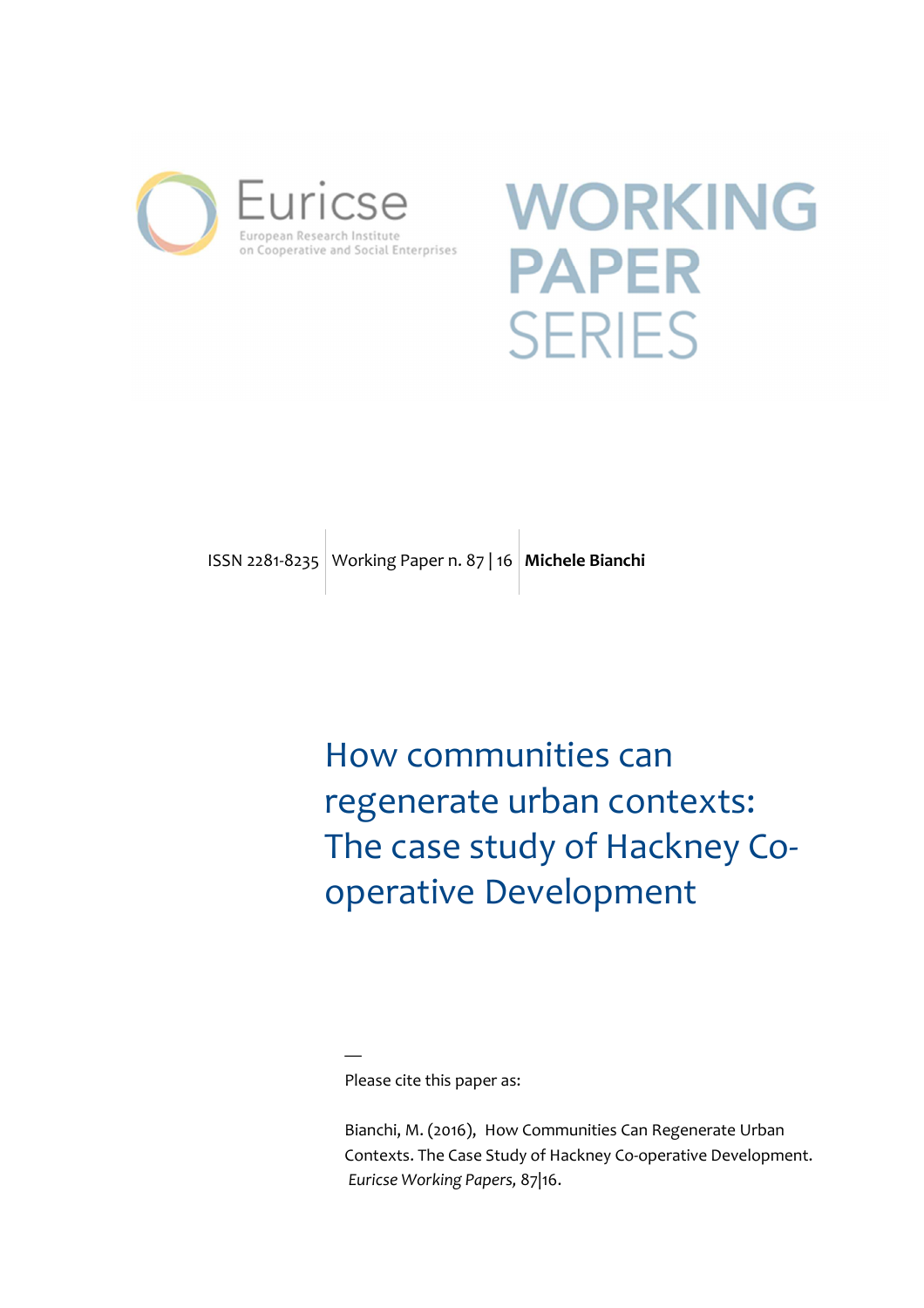# **How communities can regenerate urban contexts: The case study of Hackney Co-operative Development\***

Michele Bianchi\*\*

#### **Abstract**

During the last years, the regeneration of spaces and buildings inside cities has become an important issue, which involves public governments, private actors and the third sector. The failure of neoliberal market-oriented models, as a tool against social exclusion, has led to the re-thinking of local strategies for urban regeneration. A new idea of development has emerged, based on the empowerment of local communities and their potential. It points out the creation of community enterprises for the management of local assets. This paper presents the British context and the evolution of its legislation for the community enterprises. The case study of Hackney Co-operative Developments is presented to show how a community enterprise, set up to respond to local issues can structure its business and can be a generator of social innovation.

#### **Keywords**

Social enterprise, Community development, Urban regeneration.

#### **JEL codes**

I30, O35

 $\overline{a}$ 

<sup>\*</sup> This paper is the result of research conducted for the Master Thesis in Social Work at the University of Trento under the supervision of Prof. Carlo Borzaga.

<sup>\*\*</sup> Ph.D student at University of Urbino. E-mail: m.bianchi13@campus.uniurb.it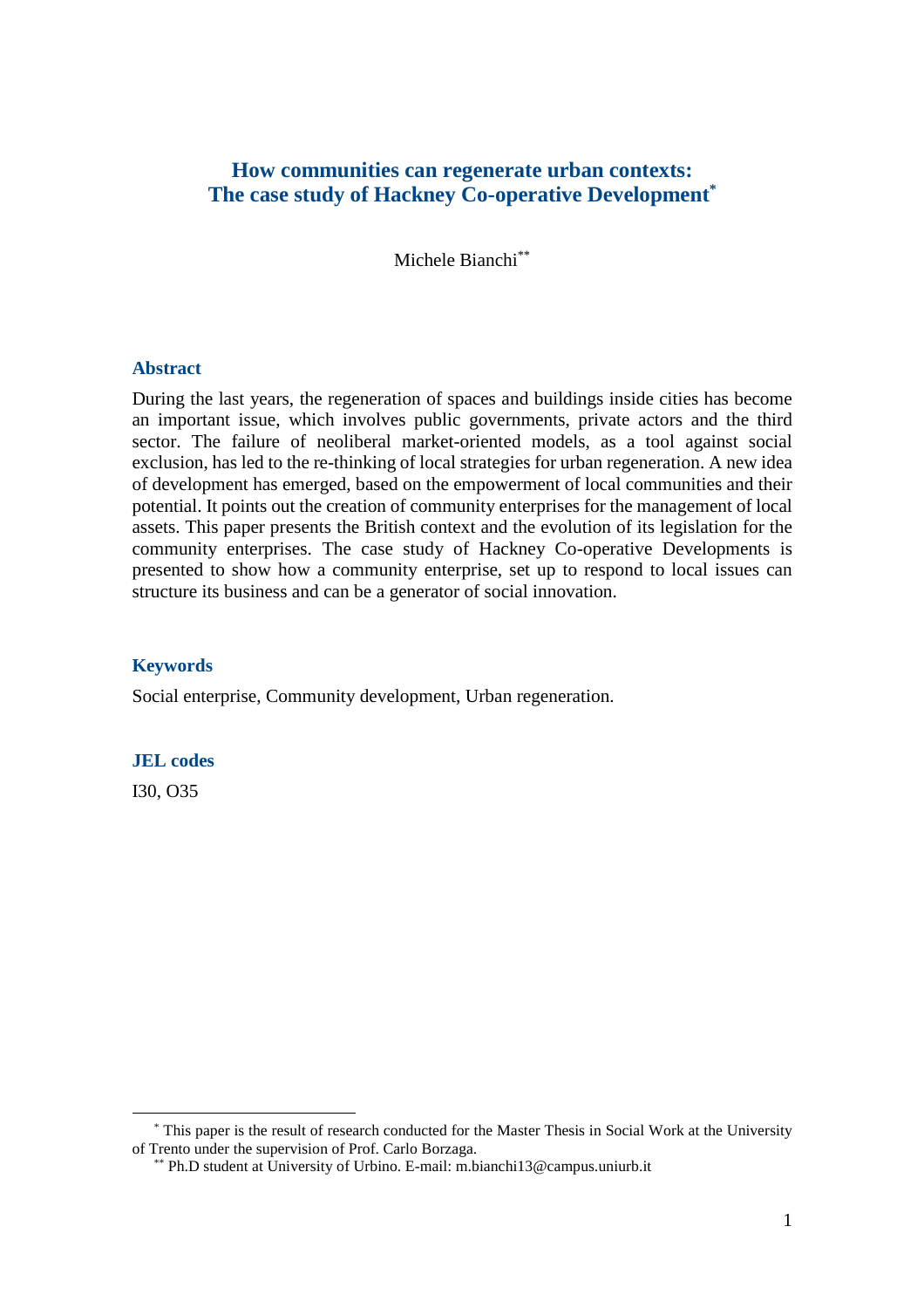# **1. Introduction**

Cities undergo constant change. They are never static, never finished, always adjusting to new circumstances. They respond to the needs of people and they have changed their own face to be more attractive. Over the last 30 years, many European cities have experienced a pace of change far more rapid than at any other time in their recent history. The causes of such rapid evolution in the nature and functioning of cities lie in two main factors. The first is the radical restructuring of the economic base of cities that has occurred as they have ceased to be centres of manufacturing production and have become instead the locus for services and centres of consumption. The second is the process of decentralisation, or suburbanisation, which has pulled many structures out from central and inner-city areas towards the periphery of conurbations. Both trends have resulted in large-scale abandonment and dereliction of land and buildings, degraded environment, unemployed labour, and acute social deprivation. The response of public policy to these problems, in partnership with the private sector, is known as urban regeneration: that is to say, policies that attempt to return derelict and vacant land and buildings to beneficial use, create new forms of employment, improve the urban environment, and tackle an array of urban social problems. We have to consider that urban areas are complex and dynamic systems, they reflect the many processes that lead to physical, social, environmental and economic transitions and they themselves are the prime generator of many similar changes.

During the last years, the growth of civil societies and third sector has led to the formulation of new proposals for the re-development of urban contexts. The main idea of these movements is an alternative development of the economy based on social, local and environmental issues. Nowadays, the concept of social enterprise, as alternative to the public welfare state, is present in large part of Europe. Alongside, a major involvement of citizens into the political processes is requested by civil societies. These two instances are the base for community enterprises. The UK has been one of the first countries to promote a legal framework and specific politics to support this kind of business. The evolution of the state and the need of new solution against social exclusion have opened a debate about how citizens can be active part of the change.

As defined by the Development Trust Association (DTA), the national network of local trusts, community enterprises are "Community based organisations working for sustainable regeneration in their community through a mix of economic, environmental, cultural and social activities. They are independent, not-for-profit organisations, locally accountable and committed to involving local people in the process of regeneration."(DTA, 2000: 3).

In order to better understand the role and the potentialities of community enterprises, this paper firstly introduces the theoretical framework and then explores the case study of Hackney Co-operative Developments in London.

Specifically, the opportunity to develop civil society organizations like community enterprises firstly depends on the level of *empowerment* of citizens. This idea is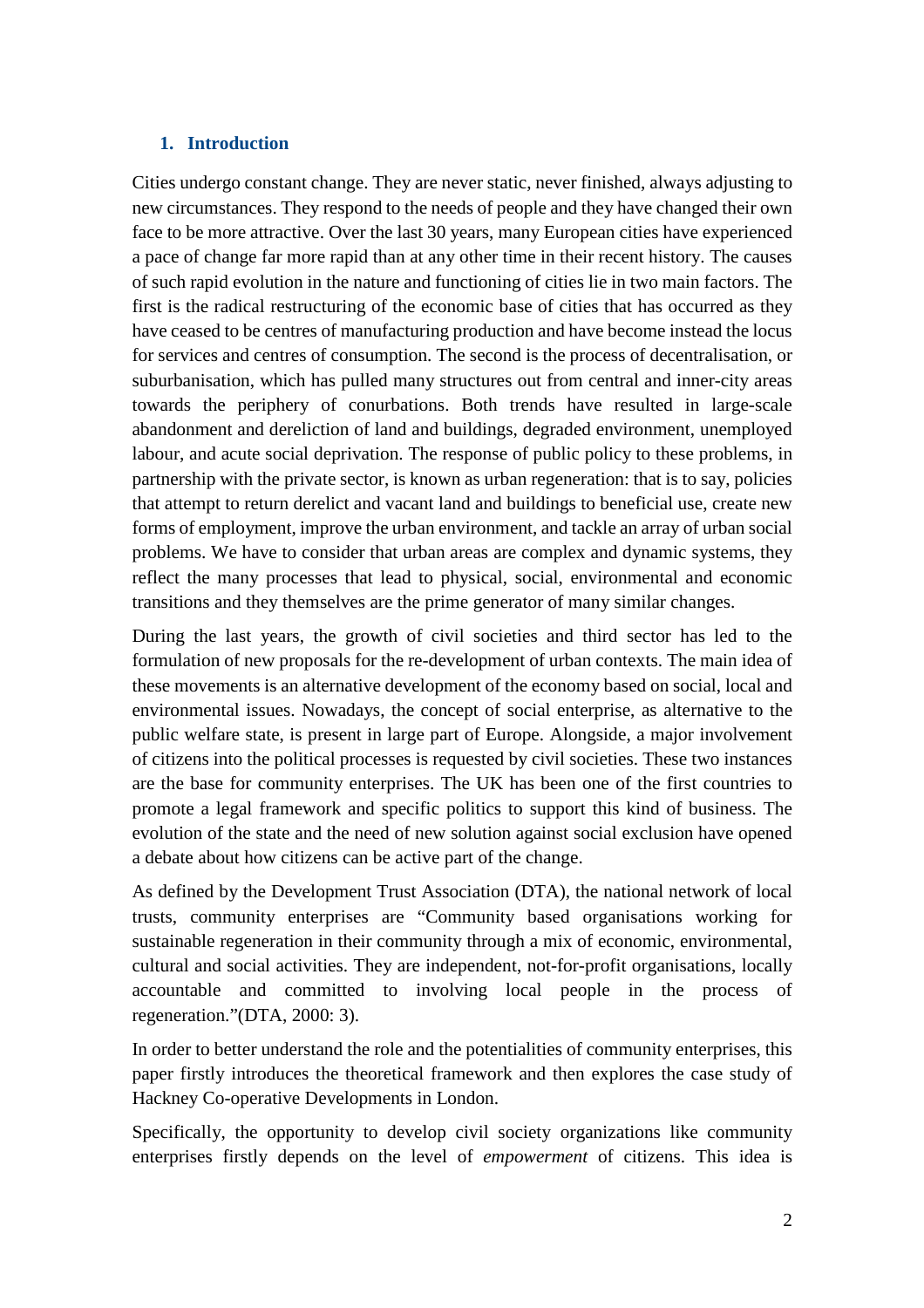introduced by John Fridmann (1992), when demonstrating that the *empowerment* of community is the strengthening of the social power of people. Friedmann has thought the *empowerment* as a new policy for the state. The aim of this paper is to advance the idea of an *empowerment* through private organisations, focused on the needs of community, which develops its business pursuing social aims. In this analysis, as already mentioned, the UK context is a valid example and the Hackney Co-operative Developments is a best practice of community organisation and in the generation of social innovation and urban regeneration.

# **2. Urban regeneration**

Urban regeneration is an outcome of different sources of influence, both internal and external, and, more importantly, it is a response to the opportunities and challenges which are presented by urban degeneration in a particular place at a specific moment (Roberts and Sykes, 2000). It is important to consider the complexity of the context because the urban regeneration does not only concern the change of physical spaces but also the role of them. Roberts and Sykes base their concept of urban regeneration on the mix of different issues correlated with this process:

- The relation between the physical conditions evident in urban areas and the nature of social and political response;
- The need to attend to matters of housing and health in urban areas;
- The desirability of linking social improvement with economic progress;
- The containment of urban growth;
- The changing role and nature of urban policy;
- The dominant policy issue.

These six elements provide the basis for an initial definition of urban regeneration: "Comprehensive and integrated vision and action which leads to the resolution of urban problems and which seeks to bring about a lasting improvement in the economic, physical, social and environmental condition of an area that has been subject to change." (Roberts and Sykes, 2000: 17).

It is obvious that this definition is the result of years of evolution of this concept. This definition encompasses the essential features of urban regeneration that have been identified by Lichfield, where she points to the need for a "better understanding of the process of decline" and an "agreement on what one is trying to achieve and how" (Lichfield, 1992: 19). By Hausner, who emphasises the inherent weakness of approaches to regeneration that are "short-term, fragmented, ad hoc and project-based without an over strategy framework for city-wide development" (Hausner, 1993: 526). By Donnison in his call for "new ways of tackling our problems which focus in a co-ordinated way on problems and on the areas where those problems are concentrated" (Donnison, 1993: 18).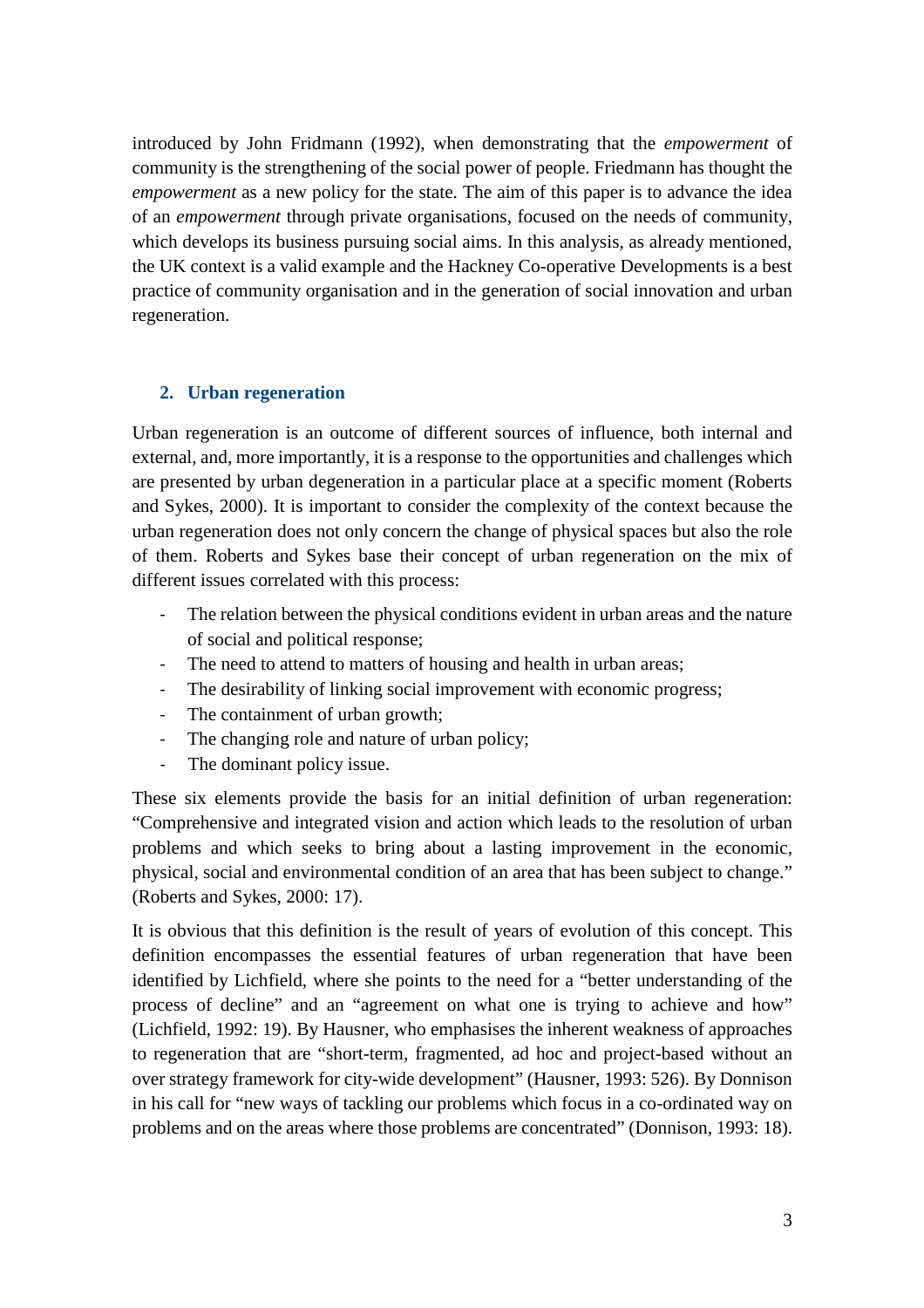Ian Colquhoun (1995) underlines that there are some other elements that must be taken into consideration when the idea of urban regeneration is analysed:

- 1) There must be a catalyst, someone to trigger off the urban regeneration initiative;
- 2) Someone has to have vision to know where the regeneration effort is going;
- 3) There has to be a strategy but with no more than two or three main planks. The important of the strategy is that the direction needs to be clearly pointed;
- 4) There has to be a proper legal and financial framework which ensures that there are formal links to the city, the developers and the planning authorities. All parties must be allowed to play their own particular role in the process;
- 5) Sensitivity of approach which requires time and effort. This calls for an understanding of the wider issues in the area and the hopes and aspirations of the people on the ground. Also, the political framework, both nationally and locally, needs to be fully understood;
- 6) It is most important to involve the community, the policy should be to enhance the status of the inner city area, recognizing its local values and giving it life, work and invest there a greater commitment to its future. The aim should to raise the people's living standards, widen their choice, and improve environmental, housing and economic conditions.

The general idea that could emerge from this explanation of the urban regeneration is the complexity of this process and consequently the existence of different approaches about this practice. Every stakeholder involved into the process of regeneration can have its own vision and idea about how to renew the city or the neighbourhoods. In particular, the politic vision of national, regional and local governments is the base to structure the regeneration process.

# **3. Different approaches to the urban regeneration**

 $\overline{a}$ 

This paragraph is based on the work of an inter-disciplinary academic group led by Frank Moulaert and Serena Vicari Haddock<sup>1</sup>. The collaboration of this group started in 2001 as a European research project named *Social Innovation, Governance and Community Building* (SINGOCOM) financed by the European Union. The research work was followed by a second part named *Katarsis: Growing Inequality and Social Innovation.* The aim of this six-year project was to investigate the practices of urban regeneration in Europe and the construction of social relationships against social exclusion. The research carried out by the Moulaert and Vicari Haddock's work group gives a clear image of the evolution of renewal practices throughout the last 20 years. As introduced, the process of

<sup>&</sup>lt;sup>1</sup> Frank Moulaert is Professor of Spatial Planning, KU Leuven, Belgium. Serena Vicari Haddock is Professor of Sociology of environment, University of Milan-Bicocca, Italy.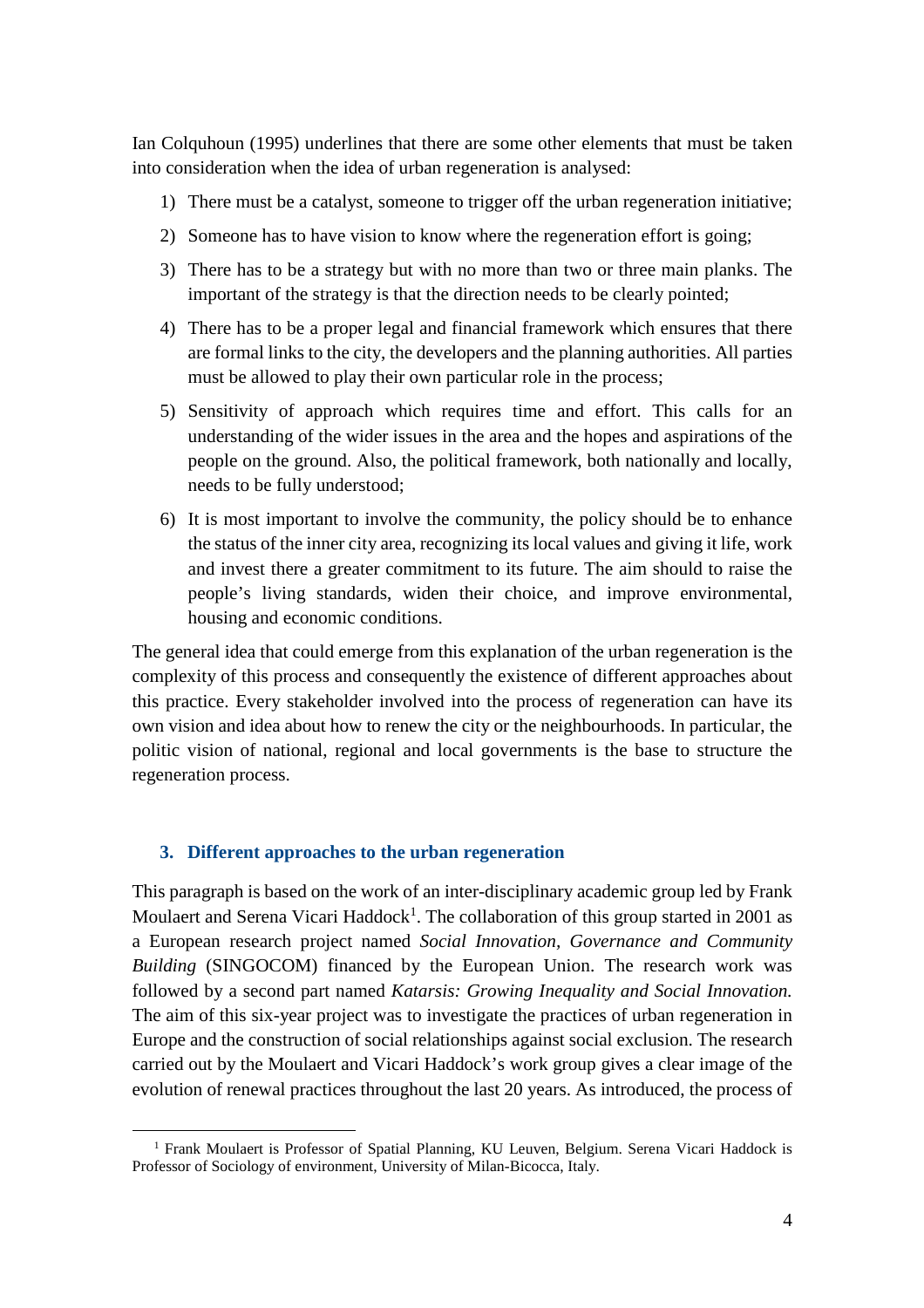urban regeneration can be inscribed into the field of public politics. The collaboration with the private sector has become more and more vital for planning, nevertheless the urban regeneration remains a decision with strong political implications. From the 1980s, the framework of urban politics has been oriented towards the liberal conservatism. The mainstays of this are the centrality of market, the decrease of public spending, taxation and deregulation. The range of approaches inside this concept is very wide. Nevertheless, the work group has reduced all the experiences to four models capable of representing the whole panorama:

- *Physical regeneration*: The base of this model is the alliance between local governments and entrepreneurs that allows to attract extra-local resources, in order to transform vast urban or sub-urban areas. The aim of this model is the urban economic relaunch. The cases are different: the need of re-building an abandoned industrial area, the renewal of public housing neighbourhoods or the marginal sub-urban areas. In addition, the international events represent an occasion for requalification e.g. the Olympics or Expos. Headquarters, exposition areas, cultural centres or sport facilities are the core of this model.
- *Economic regeneration:* The aim of this model is the promotion of new economic activities based on ICT and advanced services for enterprises. Generally, this model is inserted in a wider strategic program for the development of cities. The urban government has to provide the city with the conditions to compete in a global context. This means investing on strategic infrastructures such as railways, motorways or airports, and also promoting research centres for the technological innovation and advanced services for enterprises. The city becomes the product that must be sold. In order to achieve this, a marketing strategy is fundamental. The consequence is the construction of *place-identity* or *place-branding* marketing strategies.
- *Cultural regeneration:* In this model, the culture is the core of the renewal process. Different reasons give importance to the culture as key element of regeneration: first of all, in the last decades culture has become a large and important economic sector and it has been developed particularly in the cities. The second reason is linked with the consumption of art and culture. The cities are the main places of request of this sector; the expansion of the high-educated middle class and the major attention of the media to cultural events have led to the growth of the cultural field. The role of culture must also be taken into consideration for the construction of the international profile of cities. These infrastructures work as *àncore* of urban regeneration, as they contribute to the elevation of specific areas of cities. The collocation of new museums or cultural centres inside former industrial areas has the effects to build new centralities and increase the attention and investments in that area. Finally yet importantly, culture has the power of communication and it allows to create processes of social integration and of expression of different local groups.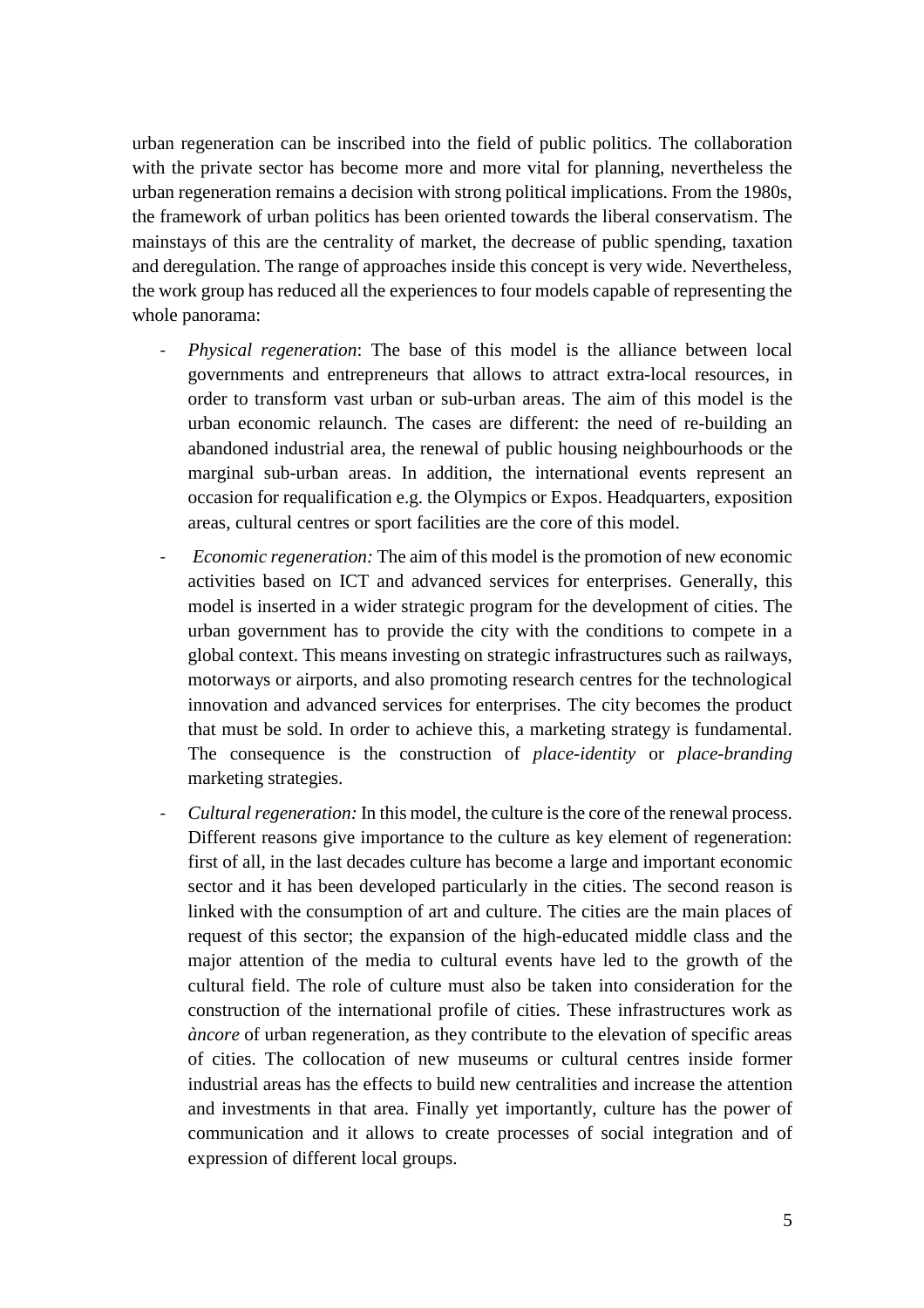*Integrated regeneration:* different projects go under this name, but all with the same characteristics. This model is a set of politics that coordinate and integrate different fields and levels of governance. The aim of this model is the involvement of beneficiaries of local social politics in order to achieve the *empowerment* of people and communities. This approach was launched by the European Union in the mid-1980s to tackle poverty and social exclusion through the creation of projects and politics based on the integration of local governments, social private sector and local stakeholders. The tools for the development of integrated politics pay particular attention to the need of building a permanent alliance and partnership between policy and civil society, in order to create a common base of knowledge and comprehension for social exclusion dynamics. The partnership has been assumed as the best practice for social innovation. The results of this collaboration are projects that unite physical regeneration and promotion of social initiatives, training opportunities, and developments of new fair businesses that aim to give possibilities to the weakest social classes.

The group of researchers has also carried out an evaluation of these models and related politics. The main aims of urban politics are the creation of new job positions and the attraction of new investments. First of all, it is important to underline that this analysis is limited because the increase of job positions and investments are determined not only by local politics, but mostly by national politics and global implications. Nevertheless, the results are under the expectations. The researchers have underlined the partial participation of private investments in the cases analysed in the European context. That is to say, that most of the resources invested into urban requalification projects are public, which is in contrast with the neoliberalist idea of public participation decrease. Employment is also an issue that needs particular attention. The increase of the construction industry is inevitable but temporary. The employment generated by the regeneration proposed during the last years is dual: on one hand high-qualified jobs have been created in the field of services and support for businesses. On the other hand, a lot of non-qualified jobs have been created in traditional fields as restorations, security and cleaning services. This solution cannot satisfy the needs of new opportunities of many neighbourhoods where the levels of education are low and consequently locals cannot elevate their social status. The result of these models is the creation of new areas with renewed houses and spaces, but which are not accessible to the former inhabitants. The regeneration shown above has led to the re-building of entire areas as new zones for new people. A clear example are the cultural-centres projects, around which the former abandoned areas have become fashionable and elegant neighbourhoods where the costs of new houses are higher than before the requalification. On one hand, it means that it is a success for the planner and local governments, as a lot of inner-cities are now wonderful places characterized by new houses, services and businesses. On the other hand, the privatisation processes have brought to the displacement of low-income people from their areas due to the increase of the living cost and the house prices. These are the reasons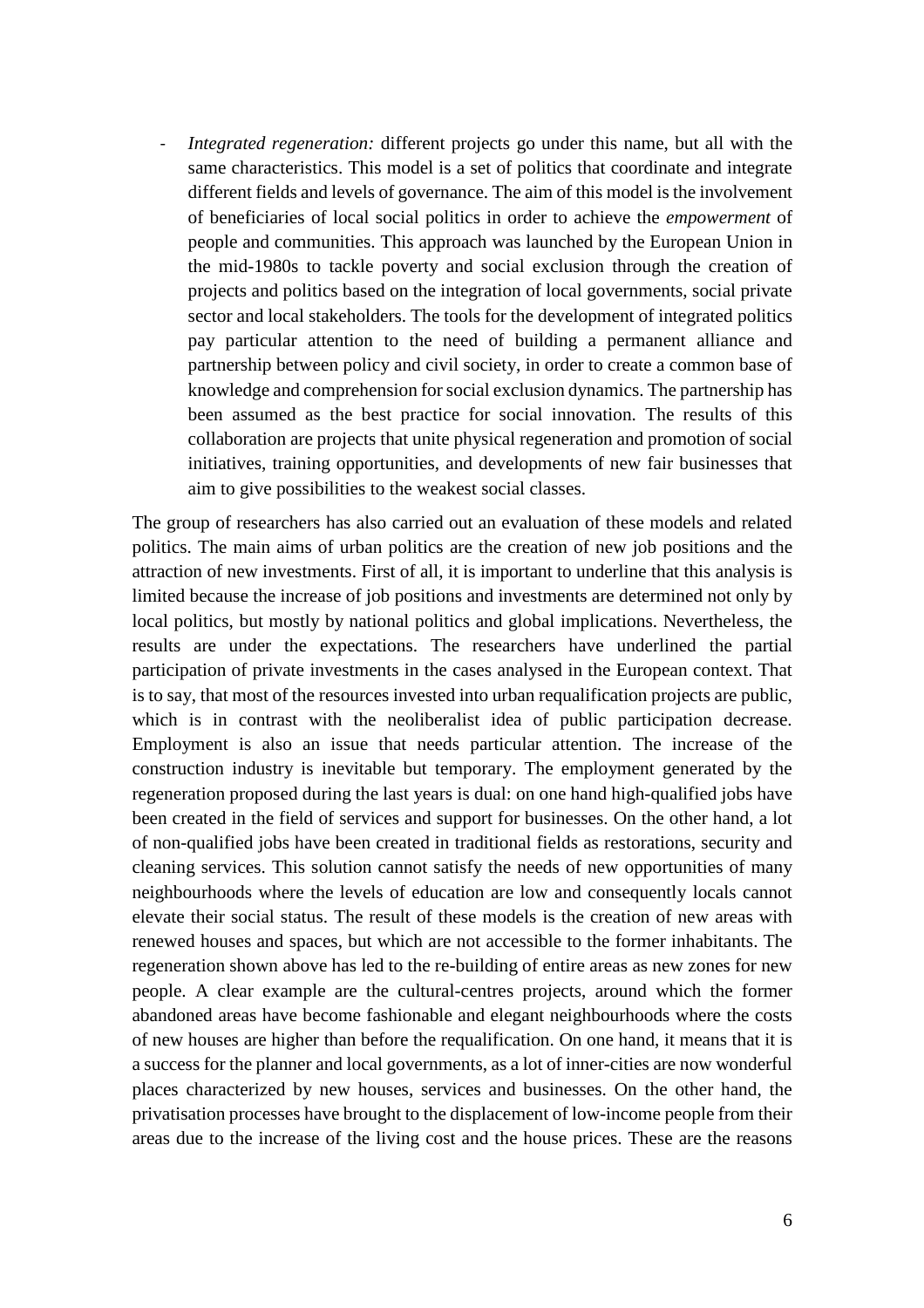why an integrated model of development is preferable in those areas where social problems and exclusion are higher.

#### **4. An alternative model**

 $\overline{a}$ 

Due to the complexity of urban regeneration and its politic implications, an alternative model for urban regeneration has emerged. It reclaims the involvement of local communities in the construction of urban policies. The debate has started in the 1960s and 1970s inside the social movements that demanded more social and politic rights. During the last decades, the change of role of the state has led to the strengthening of the civil society and the third sector. The result of this new reposition of role is the arise of new ideas about the public decision-making processes, the role of citizens and how people live cities. The community and neighbourhoods are recognised as "the concrete lifeexperience settings, where citizenship rights are fought for, where mobilization against social exclusion are initiated and staged and where new political rights are defined." (Moulaert et al., 2010: 6). This ideological point of view has deep roots in the bourgeoisliberal and Christian doctrine about top-down community initiatives, as well as in the bottom-up mutual aid association and co-operative movements (Moulaert et al., 2010).

All these issues, from the request of a stronger participation of citizens in public life to the need of new models of developments for the neighbourhoods, create a mix of social instances that can be summarized as a will of an alternative development. This different way encompasses aspects from economy to urbanism and can be a theoretical model from which it is possible theorise new solutions for social problems.

In 1992, John Friedmann<sup>2</sup>, published the book *Empowerment. The politics of Alternative Development.* The aim of his studies is to develop a thesis about the alternative development of local communities. Friedmann has analysed the evolution and articulation of the international alternative development movements and underlined that the communities are the key elements of alternative development theories. The *empowerment*  is defined as "an approach which is fundamental to an alternative development, places the emphasis on autonomy in the decision-making of territorially organized communities, local self-reliance (but not autarchy), direct participatory democracy, and experiential social learning. Its starting point is the locality, because civil society is most readily mobilized around local issues. […] An alternative development is essentially a dialectical ideology and practice. It is what it is because mainstream doctrine exists, just as state exists. Its aim is to replace neither the one nor the other but to transform them both dramatically to make it possible for disempowered sectors to be included in political and economic processes and have their rights as citizens and human beings acknowledged."

<sup>&</sup>lt;sup>2</sup> Honorary Professor in the School of Community and Regional Planning at the University of British Columbia in Vancouver, Canada, and Professor Emeritus in the School of Public Policy and Social Research at UCLA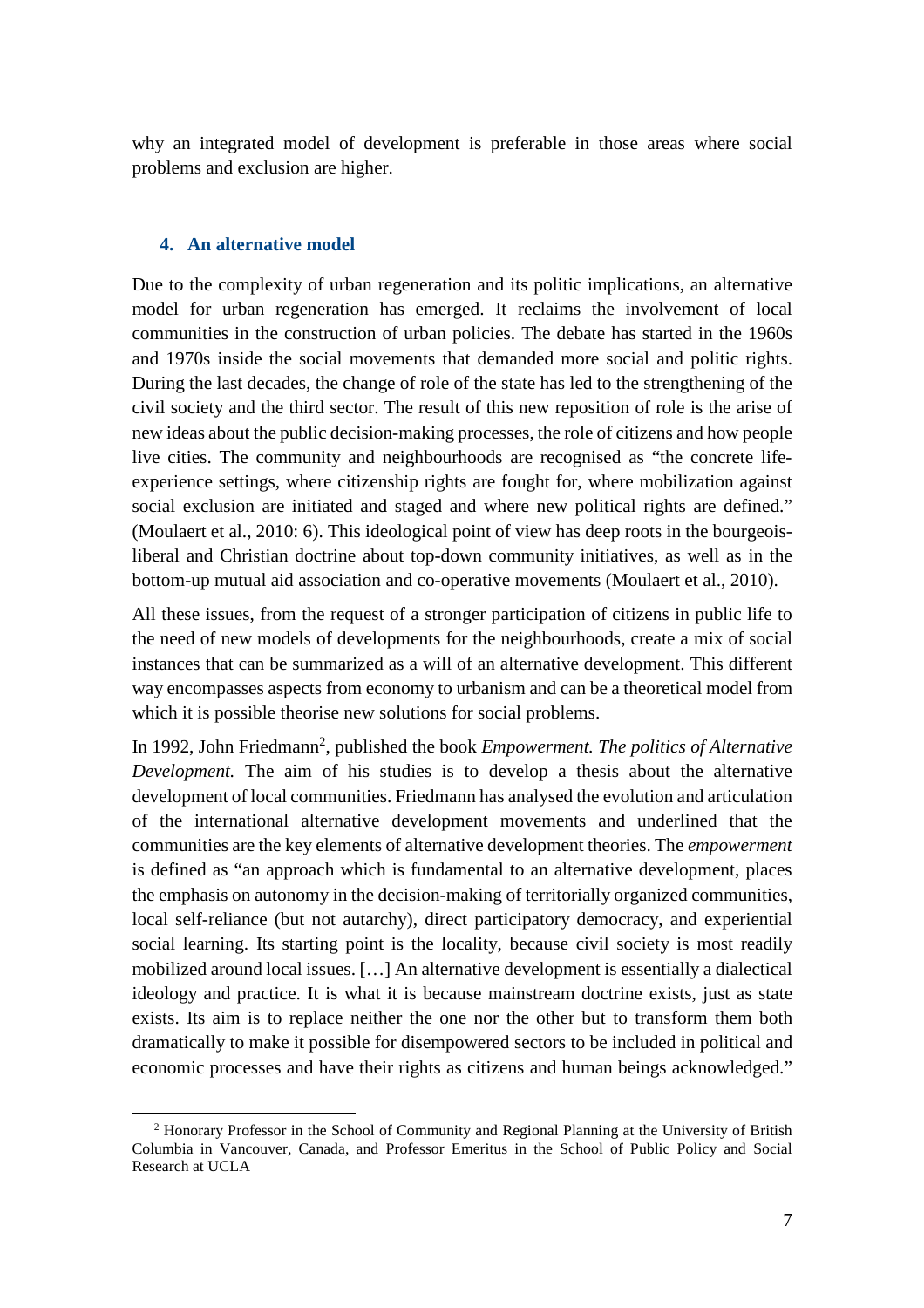(Friedmann, 1992: VIII). Friedmann has elaborated a conceptual map of the different "popular-struggle terrains".



*Figure 1 - The social domains by Friedmann* 

Each domain has an autonomous core of institutions that governs its respective sphere. The core of the state are the executive and judicial institutions. According to Friedmann, the core of civil society is the household, but in this analysis. We consider the organised forms of citizens characterised by grassroots elements and the social movements. The core of the economy is the corporation and the core of the political community are independent political organisations, such as parties. For each of these it is possible to identify a distinctive power: state, economic or political power.

As Friedmann (1992) claims, social power, which is the power of civil society, is composed of eight different dimensions:

*Source: Friedmann (1992)*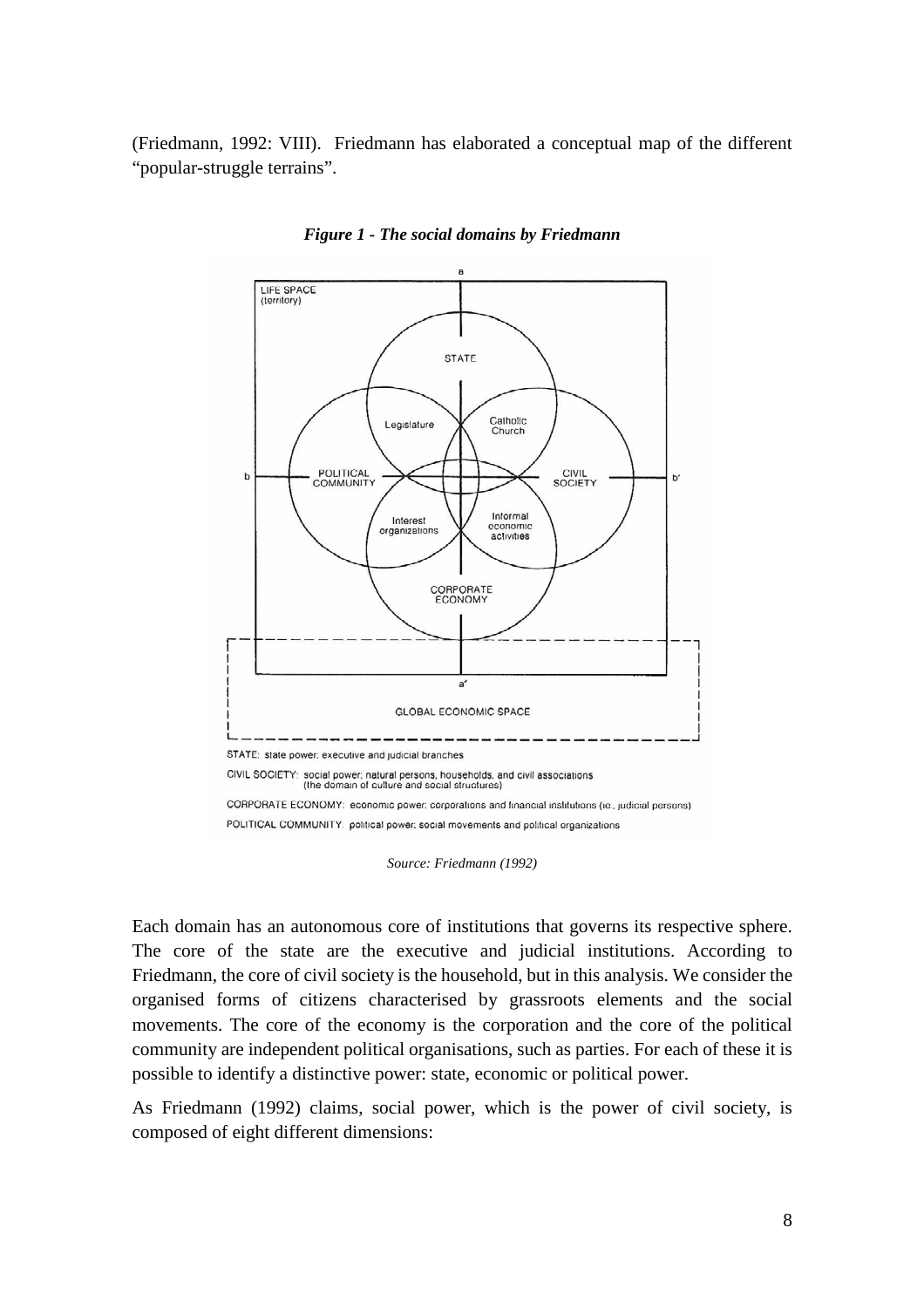- *Life space:* where the communities live and where the people have relations with each other;
- *Surplus time:* the time available outside the job;
- *Knowledge and skills:* referred to both the educational levels and the mastery of specific skills;
- *Appropriate information:* concerns the public and social life as infant care, standard health practices, changing political configurations and job opportunities;
- *Social organisations:* either formal or informal as churches, mother's clubs, sports clubs, neighbourhood improvement associations, credit circles, discussion groups, tenant associations, peasant syndicates, etc.
- *Social networks:* essential for self-reliant actions based on reciprocity;
- *Instruments of work and livelihood:* that represent the physical conditions for work as health and access to good housing conditions;
- *Financial resources:* monetary income and formal or informal credit arrangements.

The four terrains have traditional relationships with each other and they are normally in conflict with each other. Friedmann points out that during the last 200 years, in the Western society, power has been accumulating along the vertical axis a-a', linking the state with corporations at the expense of power along the horizontal axis b-b', with connects civil society with political community. The concept of *disempowerment*  elaborated by Friedmann is explainable here, as exclusion of citizens from the economic and political power. In extreme cases, the disempowerment takes the form of dictatorship backed by military power that shuts down the political community.

"This drama take place at all territorial scales. Of particular interest to an alternative development, however at least initially, is the local scale, which is the privileged terrain of the disempowerment sectors. Here the struggle involves a redefinition of roles between state and civil society, and civil society and corporate economy, with special attention given to new form of political participation in planning, communal action, economic organisation, and gender relations in both the household and political community. Most important, an alternative development involves a process of social and political empowerment whose long-term objective is to re-balance the structure of power in society by making state action more accountable, strengthening the powers of civil society in the management of its affairs, and making corporate business more socially responsible." (Friedmann, 1992: 31)

On the same note, Moulaert et al. underline the need of new approaches by institutions. In particular, they agree with the "bottom-linked" vision that recognises the centrality of initiatives inside the communities promoted by those immediately concerned but stresses "the necessity of institutions that would enable, gear or sustain such initiatives through sound, regulated and lasting practises and clearer citizen rights guaranteed by democratic state-functioning." (Moulaert et al., 2010: 9).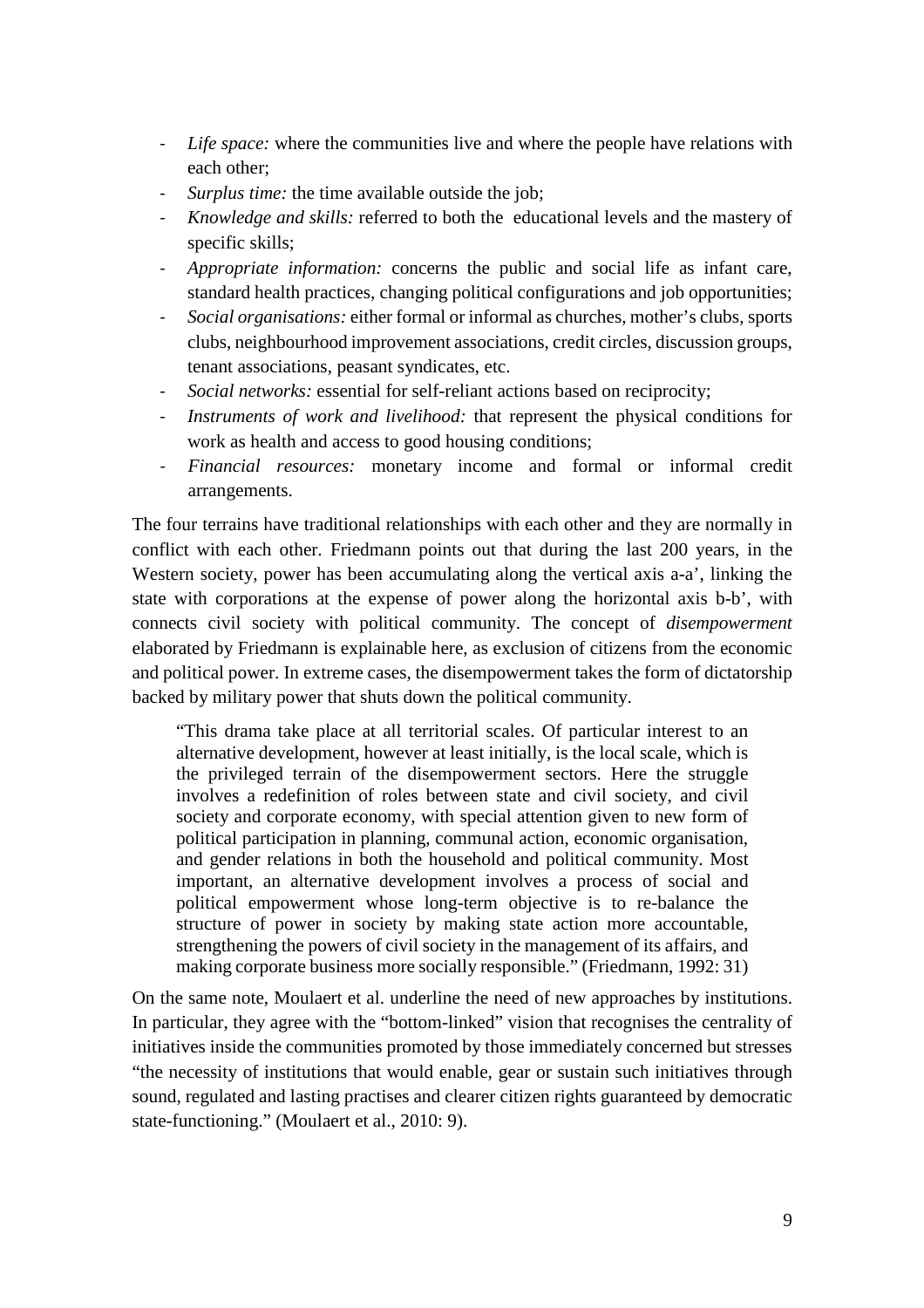Likewise, Roberts and Sykes support the thesis of Geddes (1995) about community needs and urban regeneration. For communities, the challenge is to improve their access to social resources, extend social and economic opportunities and develop local services to become more effective in meeting local needs. "Empowerment requires policies that enable citizens to gain greater access to services and to have more say on the use of community resources such as housing." (Roberts and Sykes, 2000: 115).

Community empowerment is mainly a political approach that must be promoted by local or national governments. The aspect concerning this analysis is particularly the management of private or public urban spaces and the policies for a community empowerment. Moulaert et al. have pointed out the rising of a tendency that "reduces the governance of public space to the management of the exchange and control of properties rights. […] This means that great parts of public space have not only been privatised but depoliticised too." (Moulaert et al., 2010: 6). The enlargement of the private market and the reduction of the state presence have not solved the social problems of cities. On the contrary, they have accentuated the social fragmentation and the disempowerment of local communities through the privatisation of spaces and the delegation of the development to the private sector (Vicari Haddock and Moulaert, 2009). Vicari Haddock and Moulaert, , as well as Roberts and Sykes take into consideration Friedmann's studies about the empowerment, but the approach proposed by these authors is that the empowerment is chiefly a state-promoted policy.

The main conclusion that it is possible to deduce from the current situation is the need for a new model that surpasses the dualism between state and private market. The civil society has achieved an important role and the state has recognized its importance. The traditional economy cannot respond to social problems because is not its nature. The welfare state has changed dramatically since the 1950s and 1960s, and the social problems are different too. The spending review of public governance has led to the abandonment of huge parts of cities and assets. Thus, the new form of civil society participation into the governance of public assets must have specific characteristics:

- Economic autonomy;
- Empowerment for disadvantaged people, which means the improvement of one or more of the social bases listed above;
- Local focus.

This is the reason why, the community-led enterprises can be the answer to these problems and the new form of self-organisation of local communities. It is important to underline the strategical role of the context around the communities. This is the reason why the case of UK is presented in this paper.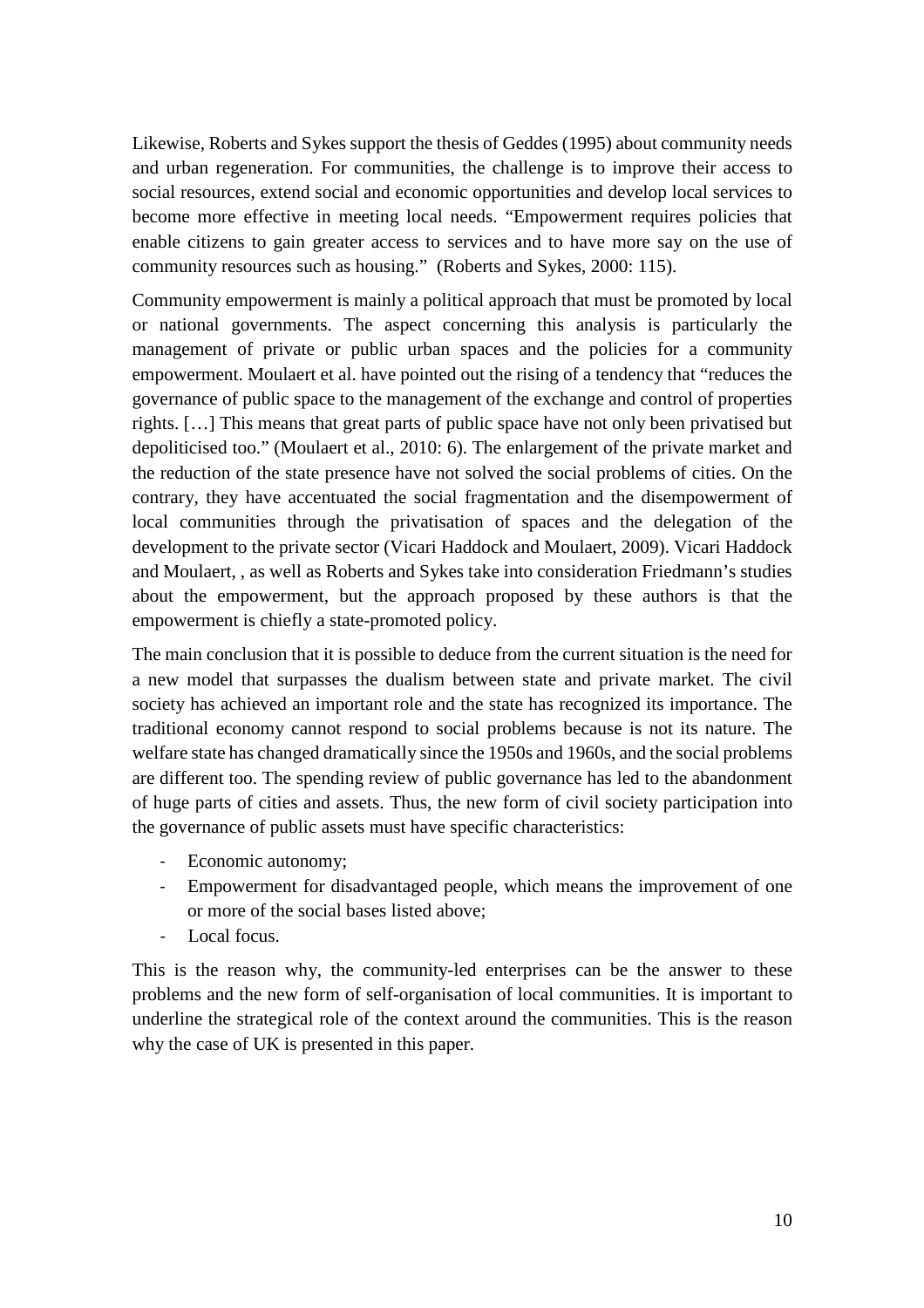#### **5. The British politics for the urban regeneration and community engagement**

The British urban policies of 1950s were characterized by the re-building of cities after the tragedy of Second World War. The task of new housing became urgent for the Labour government, which had to respond to the needs of families. The national and local governments were the key actors in the reconstruction, with the minor intervention of the private sector. Driven by the welfare state ideology, the urban polices were deeply based on the public control of assets and provision of services in order to direct the processes of urban regeneration. During the 1960s, the housing and population pressure continued to be a problem. The growth continued in the suburban and peripheral areas, while the inner-cities decline began to be a problem. "The inability of state policies and action to alleviate unemployment and deal with race riots and failing local economies, fostered the belief that the state planning system was incapable and considerably inefficient." (Tsenkova, 2002: 9). Home Office established the Urban Programme (1968) in order to tackle these problems. The central government spent huge resources to support social and urban projects that aimed to diminish the social exclusion in inner cities. The central government covered 75 per cent of costs and the local authorities the remainder, but the British welfare system and urban post-war reconstruction began to be a failure (Tsenkova, 2002). The urban policies of 1970s aimed to address four major problems:

- Rising urban poverty, housing needs, low-income earnings and unemployment;
- The long-term male unemployment and the increasing job-loss in the inner city areas;
- The concentration of ethnic minorities in urban centres;
- The causes as opposed to the symptom of decline.

The adoption of the 1977 White Paper is seen as the watershed of urban policies. The resolution of urban problems were seen, for the first time, as the result of a partnership between state, citizens and private sector (Bailey, 2012). The main goal of the partnership was to direct investments from different sectors to the development of inner cities (Tsenkova, 2002). The 1980s were the turning point in the evolution of public policies in general and urban policies in particular. The Thatcher's governments claimed that the underlying reason of the deterioration of inner cities was the economic decline. Rich Heap, Community Editor at UBM's Future Cities, explains well the strategy of neo-liberal policies:

"In 1977, the Labour government published a white paper 'Policy for the Inner Cities' that claimed Britain's inner cities had deteriorated due to high unemployment, poor amenities, and economic decline. When Thatcher came to power in 1979, she set about trying to address this. She believed the property sector should play a key role in urban regeneration, in contrast to state-led policies of the 1970s. Her main policies were Urban Development Corporations (UDCs) and Enterprise Zones. UDCs were established following the Local Government Planning and Land Act 1980. These were appointed boards, mostly from the private sector, that aimed to entice private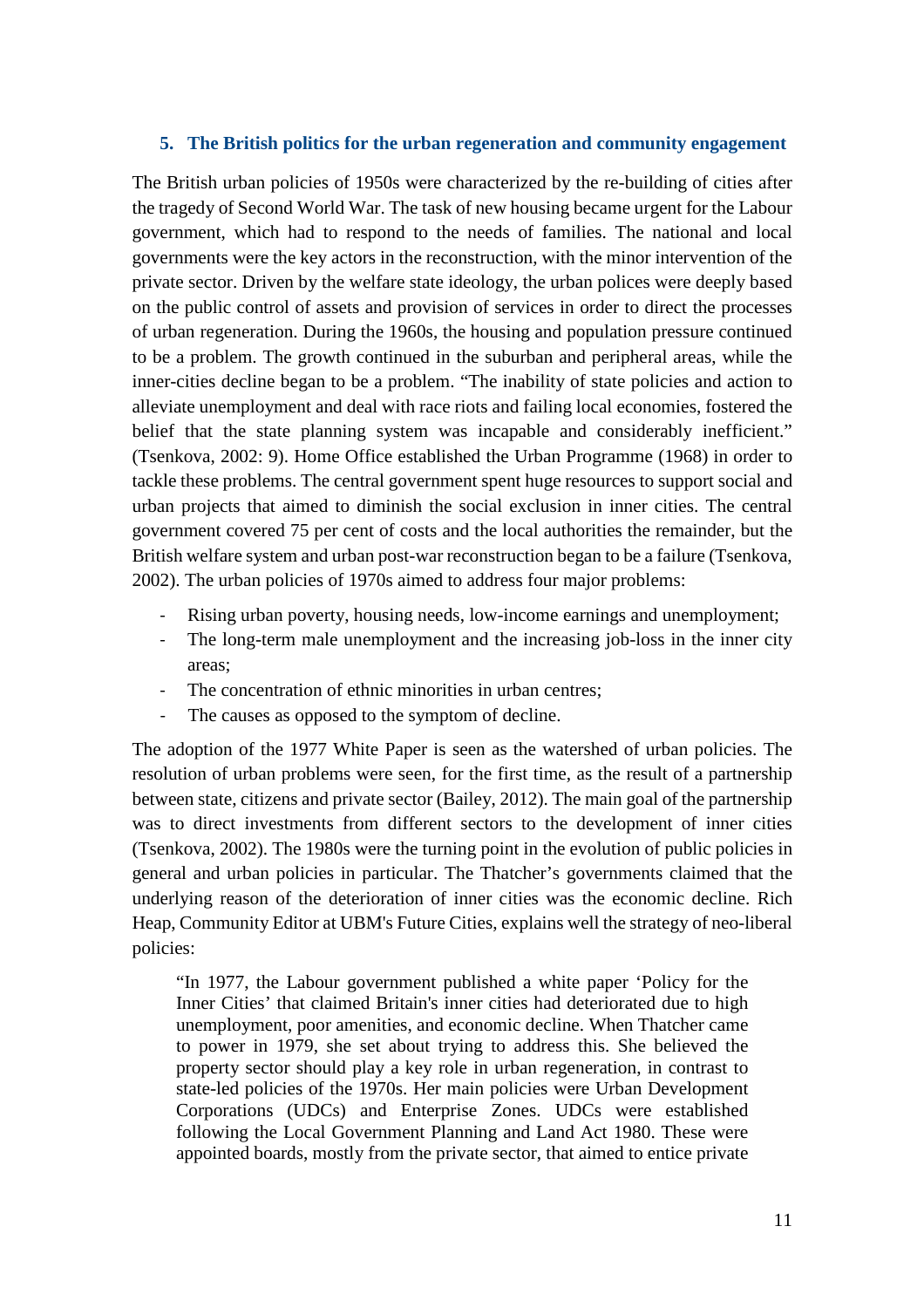investors to invest in rundown areas. The hope was that this would bring buildings and land into use; develop trade and industry; and create homes and other facilities. Enterprise Zones were also established following the same 1980 legislation. These were defined geographical areas where private investment could be encouraged by policies, including 100 per cent tax allowances for spending on commercial buildings; a faster planning system; and cutting other red tape." (Heap, 2013: n.d.).

At the same time, the neoliberal reform put the base for the reduction of the intervention of state. One of the main results was the decrease of spending for public structures as libraries, fire brigades stations or institutional buildings in general. From the 1980s, the reform of public governance considered the engagement of local communities in the creation and management of social and local services. The idea was to involve the citizens in the production of services based on the local needs. The main actors for the development of this new policy were the *trusts.* These are asset funds created by one or more persons in order to collect resources that will designate to specific aims or beneficiaries. In 1988, the government commissioned the first report on developments trusts. This set out best practices and advocated more supports for these organisations but there were not respond to this advice (Bailey, 2012).

This aim of requalification through the involvement of local communities has continued under the governments of the New labour*.* In particular, the most important programme developed by Tony Blair's governments was the New Deal for Communities (NDC) programme, an ambitious area-based initiative that aimed, over 10 years, to transform 39 deprived neighbourhoods in relation to six outcomes (Department for Communities and Local Government, 2010):

- Transform these areas by achieving holistic change in relation to three placerelated outcomes: crime, community, and housing and the physical environment (HPE), and three people-related outcomes: education, health, and worklessness;
- *Close the gaps* between these 39 areas and the rest of the country;
- Achieve a value for money transformation of these neighbourhoods;
- Secure improvements by working with other delivery agencies such as the police, Primary Care Trusts (PCTs), schools, Jobcentre Plus (JCP), and their parent local authority: the programme is fundamentally rooted in partnership working;
- Place the community *at the heart of* the initiative;

Sustain a local impact after NDC programme funding ceased "Between 1999- 2000 and 2007-2008, the 39 NDC partnerships spent a total of 1.71 billion GBP on some 6,900 projects or interventions. Further 730,000 GBP were levered in from other public, private and voluntary sector sources. Between 2002 and 2008 NDC areas saw an improvement in 32 of 36 core indicators spanning crime, education, health, worklessness, community and housing and the physical environment; for 26 out of the 27 indicators where significance testing is possible, this change was statistically significant. The biggest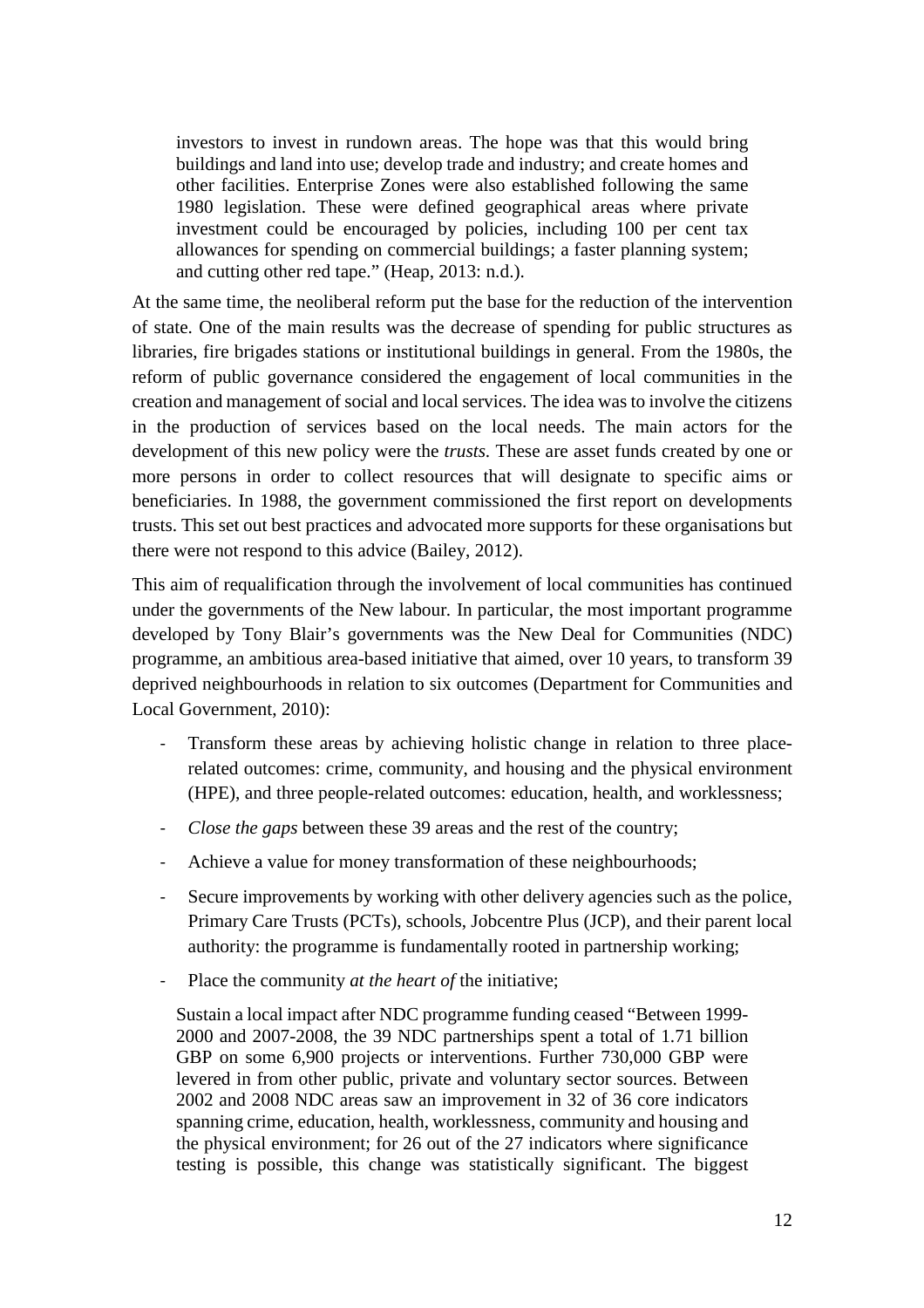improvements were for indicators of people's feelings about their neighbourhoods: NDC residents recognise change brought about by the NDC Programme and are more satisfied with their neighbourhoods as places to live." (Department for Communities and Local Government, 2010)

In his article about the role of community enterprise and urban regeneration, Bailey criticized a specific aspect of this programme. In his opinion, Labour Government spent resources towards regeneration but did not see community enterprises as a central actor of the process. It preferred to leave the management of partnership between public and other stakeholders to local governments (Bailey, 2012). During the same years, Blair's governments promoted another important national program to develop new skills and resources in the disadvantaged zones, namely the Neighbourhood Management Pathfinders. This program aimed to improve public services through the building of partnerships between local communities and local services providers at a neighbourhood level, to tackle local problems and improve local services. It funded the development of 35 "pathfinder partnerships" to develop and test neighbourhood management as proposed by the Social Exclusion Unit. Partnerships have been funded in deprived urban and rural areas across every region of England.

"The aim of the Programme is to enable deprived communities and local services to improve local outcomes, by improving and joining up local services, and making them more responsive to local needs. The Pathfinders have all operated the same model and approach, with a small professional team lead by a Neighbourhood Manager and supported by an Accountable Body. The teams are accountable to a multi-sector partnership including local residents and have sought to bring residents and service providers together to influence mainstream services and improve local outcomes. The majority of Pathfinders are located in the 20% most deprived areas in England" (Department for Communities and Local Government 2008: 4).

In this context, the idea of a more specific legal form to encourage the initiatives of communities grew up. The idea of social enterprise has been well known and accepted in the UK context for many years and it was one of the main focuses during the entire New labour government period (Nicolini, 2012). In 2001, the Social Enterprise Unit (SEUn) was set up to develop the analysis about the topic of social cohesion and "*social inclusive wealth creation*" (DTI, 2002). The idea of creating a new legal form was delineated in the Cabinet Office Strategy Unit report *Private Action, Public Benefit* (Cabinet office, 2002). From 2002, the British government started a public consultation about the need of recognition of the community projects. The Companies Act of 2004 (part 2) established the Community Interest Company (CIC) as a new legal form. The parliament passed legislation in July 2005 with the CIC Regulations. CICs can have different forms: limited liability company, limited by guarantee, limited by shares. They are defined as:

"Limited companies which operate to provide a benefit to the community they serve. They are not strictly 'not for profit', and CICs can, and do, deliver returns to investors. However, the purpose of CIC is primarily one of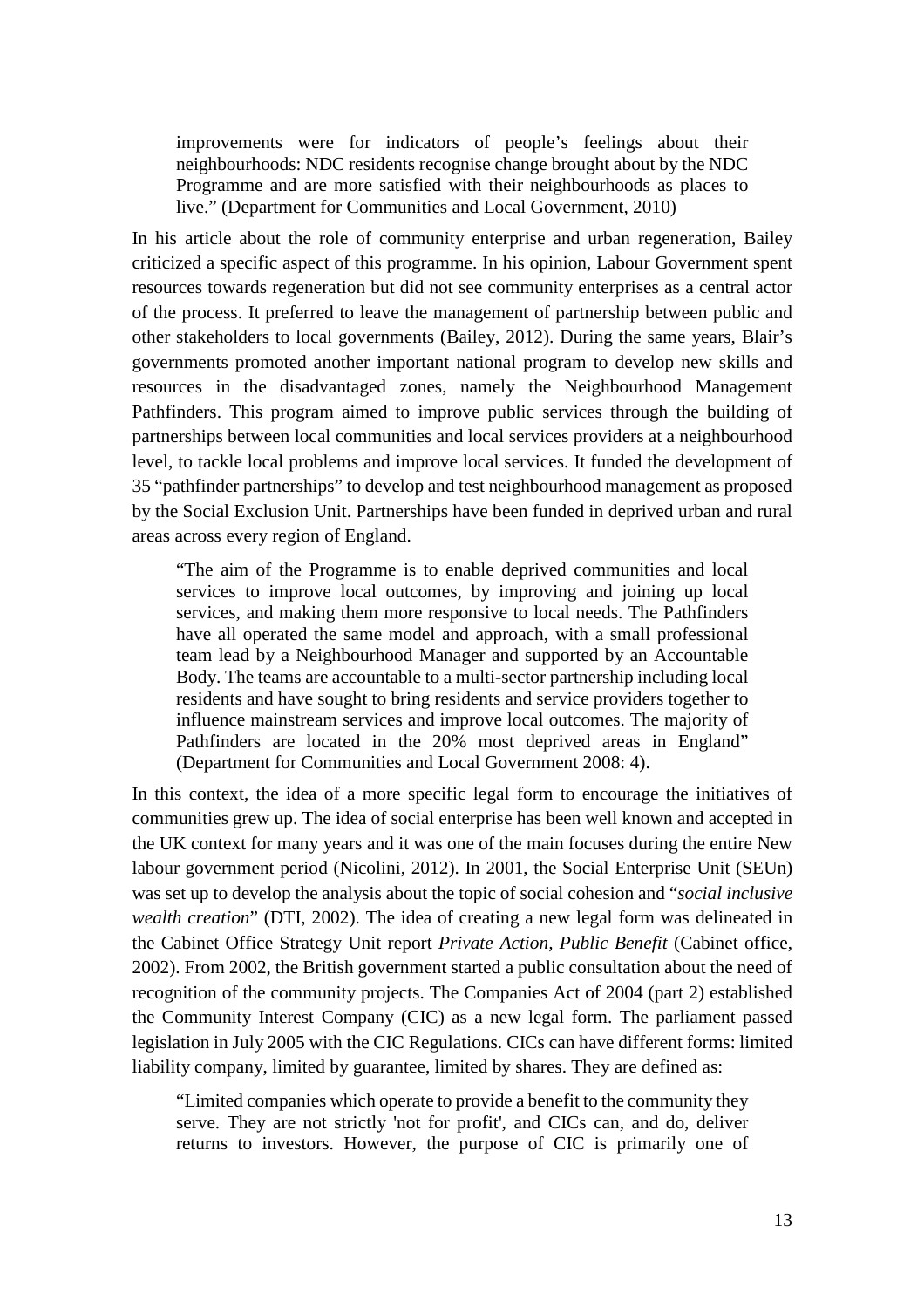community benefit rather than private profit. Whilst returns to investors are permitted, these must be balanced and reasonable, to encourage investment in the social enterprise sector whilst ensuring true community benefit is always at the heart of any CIC. For some CICs this is delivered through the provision of a service to a specific community. Each CIC is required to submit on a yearly report detailing the activities undertaken and how these have benefitted the community. This is an important document as it sets out publicly exactly how the CIC has met its obligations to deliver community benefits." (Office of regulator of CIC, 2015: 3).

As explained by the Office of regulator of CIC, the essential feature of a CIC is that its activities are carried on for the benefit of the community. A community for CIC purposes can embrace either the population as a whole or a definable sector or group of people. "The CIC legislation states that any group of individuals may constitute a community if they share a common characteristic which distinguishes them from other members of the community and a reasonable person might consider that they constitute a section of the community." (Office of regulator of CIC, 2012: 6).

The community interest has to be proved by the CIC with the Community Interest test. The regulator assesses the capability of a company to satisfy the interests of community considering:

- the purposes for which it is set up;
- the range of activities in which it will engage;
- who will be seen as benefiting from its activities.

The main issue of the development of community organisations has been the "asset acquiring," which means the collection of assets in order to provide goods and services to local communities. The most important choice operated in the UK is the transfer of public assets from the state to the community organisations. The result is the renewal of local public asset under the management of organisations set up by communities (Tricarico and Le Xuan, 2013). From 2003, governments moving towards the sustainment of communities' empowerment promoting community enterprises and encouraging asset transfer from the public sector (Bailey, 2012: 8). In 2007, the white paper *Quirk review* analysed the potential and risks of community ownership and/or management of public assets. The view proposed is to see in 2020, in any locality, public assets owned or managed by communities. "We are moving from an assumption that the state's role is to try to solve all social problems, to one where the state's role is to help communities solve their own problems." (State for community and local government, 2007: 3). The main results of this white paper were the creation of the Asset Transfer Unit and the Community Asset Fund, financed with 30 million GBP (Bailey, 2012: 10).

The coalition emerged from the election of May 2010 has decided to continue this policy of local empowerment. The *Big Society* agenda is the political manifesto of the Cameron's governments. It theorizes the freedom of individual citizens to set up organisations in order to organise a self-response to local problems. "Big Society proponents' favour, all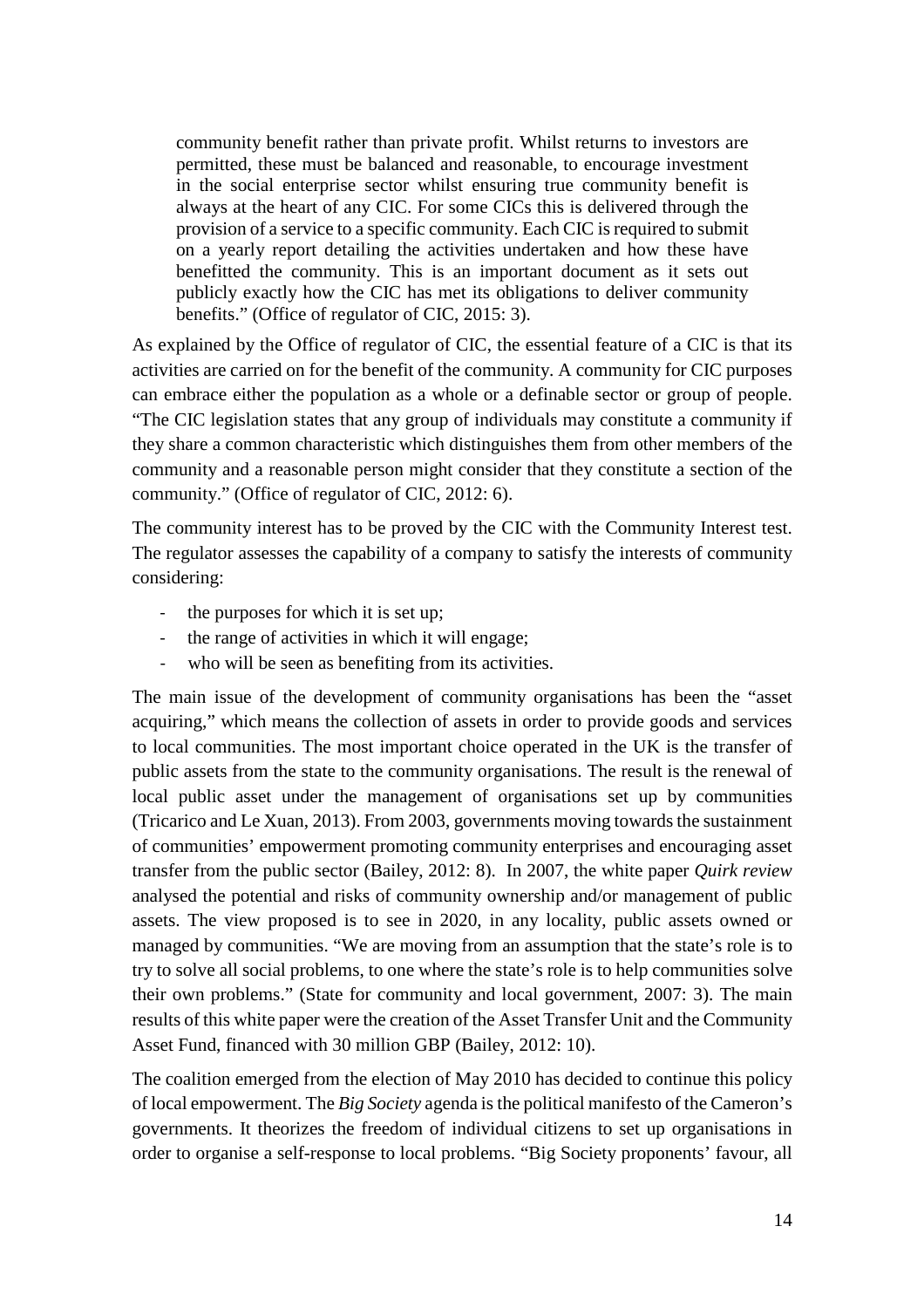above, individual citizens-volunteers doing good in their communities, organising themselves and taking responsibility of sorting out their locality's needs. Just as the free market of neo-liberal, micro-economy theories throws up spontaneous order in the form of allocation of resources." (Ishkanian and Szreter, 2012: 4). In 2011, government promulgated the Localism Act, which includes the Community Right to bid. This right cover private as well as public assets. Local authorities create a list of "assets of community values". If an owner of a listed asset wants to sell it, they have to notify the local authority. The local authority then, in turn, has to notify any interested parties. If community groups are interested in buying an asset they can use the Community Right to Bid to "pause" the sale, giving them six months to prepare a bid to buy it before the asset can be sold. At April 2014, 3,500 people used this right (CLG, 2015).

What characterizes the community-led enterprises as tools for the urban regeneration is:

- The renewal and management of local and/or public assets;
- A business plan;
- The engagement of community and the focus of the mission on this.

This type of business is a helpful instrument that can achieve many goals, such as the selforganisation of communities and the renewal of parts of cities. This idea of the community-led enterprise as actor of urban regeneration can be supported even by other studies. Demozzi and Zandonai (2008) elaborated a definition of community-led enterprise developed on a dual dimension. The first aspect requires four characteristics:

- 1) The production of goods and services in a continuous way;
- 2) An elevate grade of autonomy;
- 3) A significant level of economic risk;
- 4) The presence of paid-workers and not only volunteers.

The second aspect is the social dimension:

- 1) The community must be the first beneficiary of the production of goods and services;
- 2) The enterprise must be a collective initiative, which involves being promoted by a group of citizens;
- 3) The enterprise must have a government not based on the property of capital;
- 4) The enterprise must guarantee the participation of citizens and stakeholders into the decision-making process of the enterprise;
- 5) The enterprise must establish a limited distribution of profits.

These businesses are totally different from the traditional private organisations. Their cores are the social aims, not the profits. The key characteristic of the community-led enterprise is the capability to improve the eight points that form the social power. The base for these projects are the strong intentions of local groups of the civil society. The foundations of a project for the creation of a community-focused business are the resources brought into the company by citizens and the capability to set up a business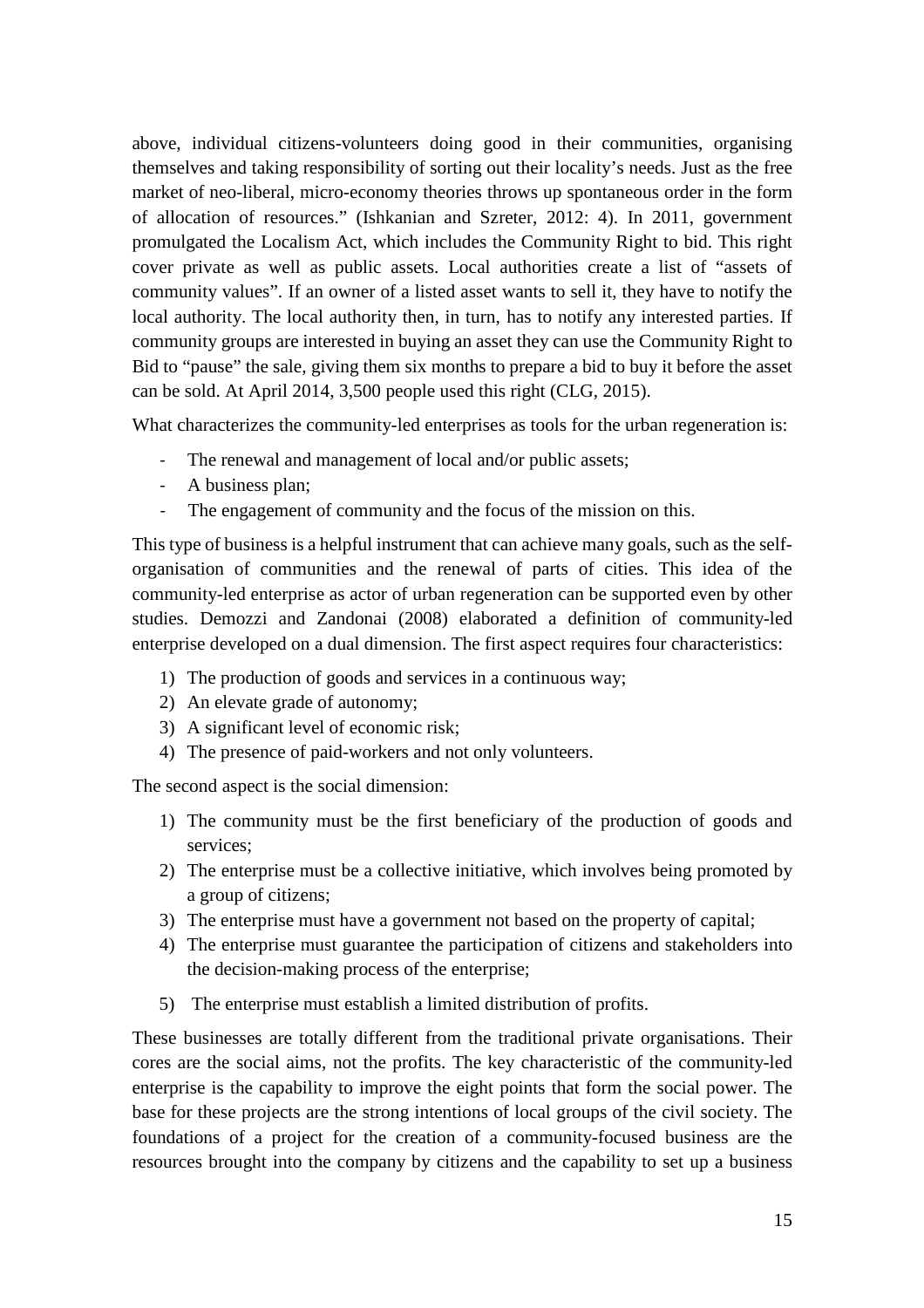plan coherent with the local needs. The informal relationships between the new organisation and the context around it are the key resources for the new business. On the other side, the future organisation has to be able to build new formal relationships with the stakeholders engaged into the project. This mix promoted by the new organisation is the tool to understand the context and the base for the elaboration of new answers to security needs, cohesion and social protection. This is a continuous process of connection between the social context, the stakeholders and the business that brings to the calibration of the goods and services on the specific needs of the local community (Demozzi and Zandonai, 2008). Community-led enterprises are a mechanism for empowerment because they employ local and/or disadvantaged people who can gain their participation in the economy and develop skills for the future (Roberts and Sykes, 2000). In addition, they set up instruments for the capacity-building of local people. These aim to improve parts of the social power such as working skills, knowledge, level of instruction, social networks and livelihood of places.

At the beginnings of their activities, these businesses require a huge legitimation and support from the local community. On the other side, they work to improve and revitalise the old relationships inside the local life space. Figure 2 explains well the relation between the enterprise and the community:

- These organisations recognise the community as main stakeholder because it is the first beneficiary of their activities. The communities are defined on the base of territorial boundaries.
- Capability to develop formal and informal relations with other stakeholders and representatives of local territory.
- An open system of governance.



#### **Figure 2 - Connection between community and business**

*Source: Own elaboration*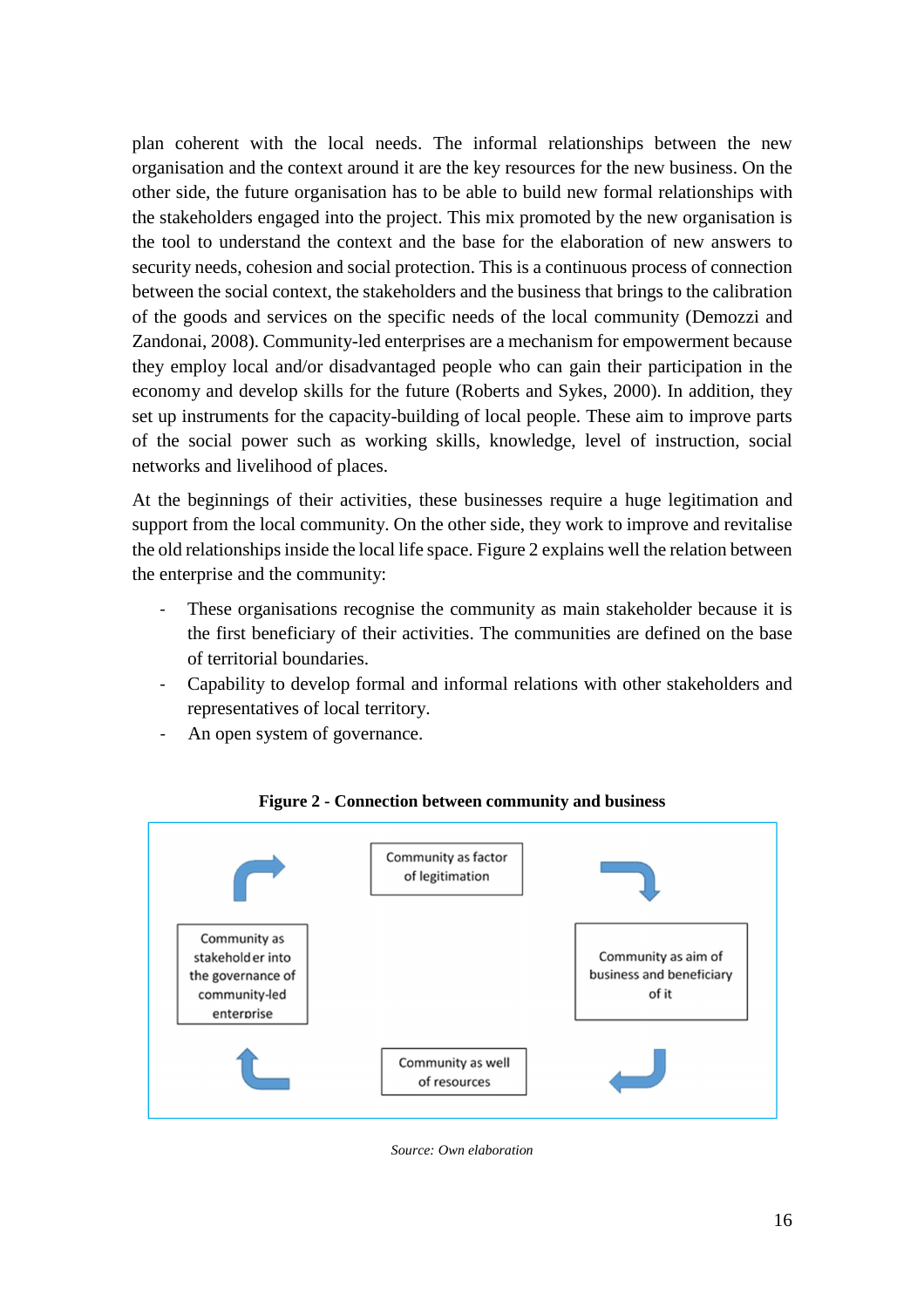The community-led enterprises are not defined by their goods or services (as factories or service companies), but it is the centrality of communities that identifies an organisation of this type. These are the reasons why this type of business can be considered a good solution for many social problems within the disadvantaged context.

### **6. The case study of Hackney Co-operative Developments**

In order to support the theoretical framework of the community enterprises as tools for the urban regeneration, this section presents the case study of the Hackney Co-operative Developments (HCD). The analysis has been carried out using tools of qualitative research method. This paper is the result of a period of four months of observation and participation inside the ordinary routine of HCD. The research analyses the history of HCD and its governance and business model. In order to study these aspects, a series of interviews were conducted to current and former CEOs, workers and members.

HCD is a CIC specialised in business support, customised training, affordable workspace provision and creation of suitable environments for small businesses, community groups and voluntary organisations in the London borough of Hackney. The mission of HCD is the social and economic development of Hackney through the values of cooperation, selfhelp, self-responsibility, democracy, equity and solidarity<sup>3</sup>. In particular, the company indicates as key objectives of its business:

- 1) To foster and develop common ownership resources for local regeneration and community economic development.
- 2) To work to bring together economic with social and community development.
- 3) To promote wealth generation together with the equable sharing of its benefits, in line with the co-operative movement's social ideal of the Commonwealth.
- 4) To foster the extension of local democracy in the peaceful development and management of local affairs.
- 5) To foster the formation of co-operative businesses and organizations to achieve sustainable democratic control and ownership by people at work of the enterprises in which they work.
- 6) To foster and support at all levels the principles and concepts of co-operation and common ownership, sustainable development, fair trade, ethical and ecological business practices. To support the growth of these principles and practices in its own affairs and in industry and commerce generally.
- 7) To promote communication and fair-trade, locally, nationally and internationally.

 $\overline{a}$ 

<sup>3</sup> For more information, see: www.hced.co.uk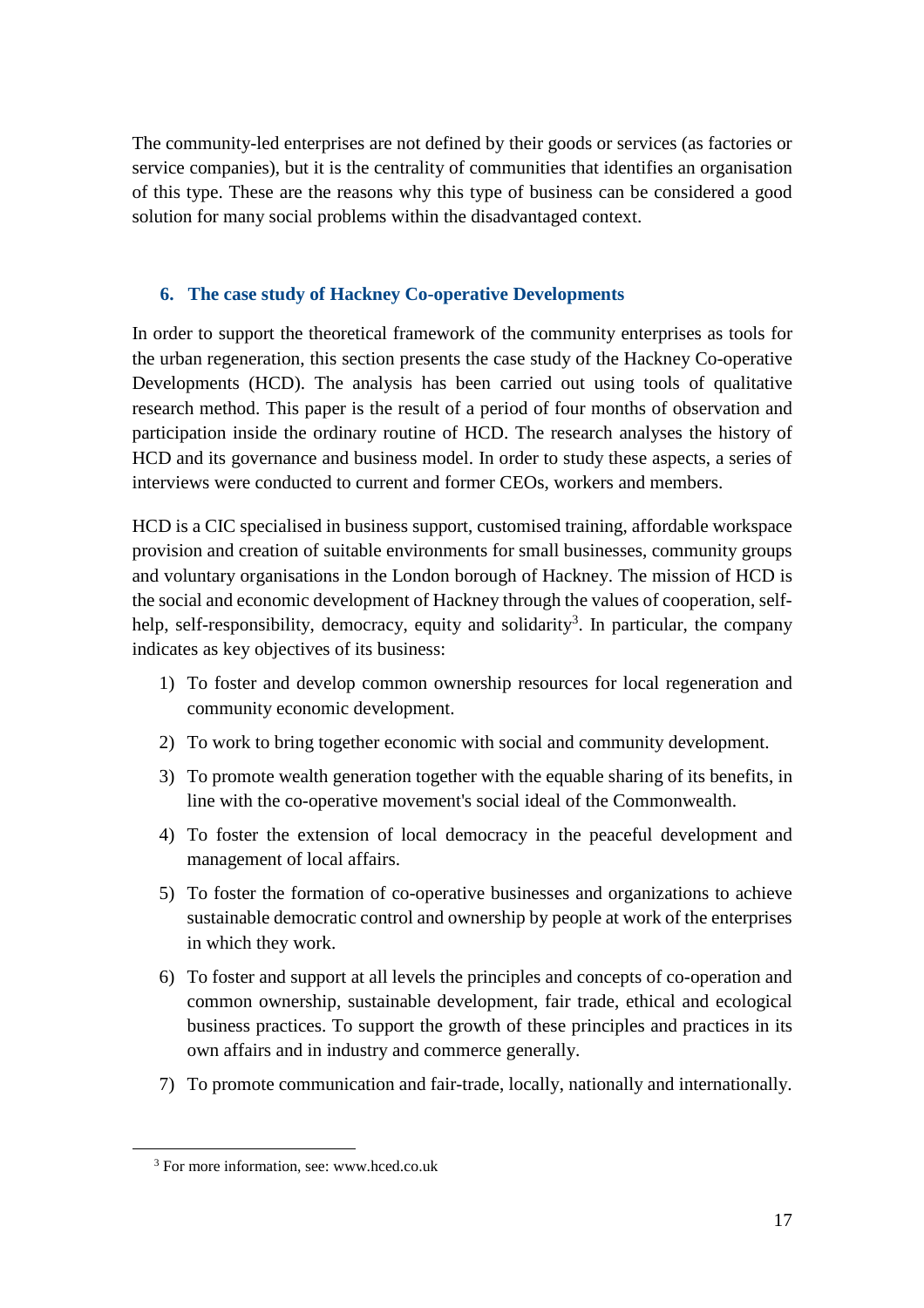- 8) To promote co-operation between such co-operative and common ownership enterprises, small businesses and voluntary organizations.
- 9) To foster and support small businesses, social enterprises, not-for-private-profit organizations and voluntary organizations benefiting the local economy in accordance with the above objectives. (HCD, 1985).

Established in 1982, the HCD has deep roots in the cooperative movement of London. The Hackney House Cooperative set up this organisation as Adam Hart, former CEO of HCD from 1996 to 2006, explains:

*"In the 1970s, there were a lot of squatters in London and they occupied many dwellings. In the 1980s, also, the housing cooperation increased with political support; there were lots of cooperative houses. Here there was the Hackney House Cooperative. This was a group that supported people who wanted to live in a cooperative house. Based on this experience, they thought that it would also be possible to develop business in a cooperative way. They asked local authority for a place to start businesses and received Bradbury Street, with the agreement to raise the funds to renew the entire building. The regeneration was funded with the Government money invested to increase the economic and social situation of suburban areas. This money was pushed into community organisations in order to stop conflicts."* (Adam Hart, personal interview, June 01, 2015).

The basic idea of HCD is that the support to a community through the development of new cooperative and social companies can improve the conditions of local people. Business can bring wealth if it is set up with social and mutual values. The focus are the disadvantaged people of Hackney who cannot be helped only with the traditional support provided by the state. Ethnic minorities and women are the main target of the services; as explained in previous paragraphs they are the most deprived groups. The building of relationships with the surrounding context is, from the origins, an essential tool for this organisation.

"There is a high level of sustainable black, ethnic minority and female entrepreneurs and community groups. Many of these were assisted through start-up grants, advice from HCD and other agencies on how to move to market sustainability, specialist services, low-cost loans and the availability of affordable workspace." (Hart, 2003: 238)

The business support and the possibility to rent workspaces at affordable prices are the main services offered by HCD; these are tools for the economic growth. Alongside, extremely important is the agreement between the local authority and HCD for Bradbury Street and Gillet Square. The management and renewal of these spaces is the keystone of this experience, because it demonstrates that a community-led enterprise is set up with social and cooperative values, and that the focus on local people can regenerate parts of cities without the economic exclusion of gentrification processes. It is important to consider the context around the HCD in order to understand the importance of its work inside the borough of Hackney.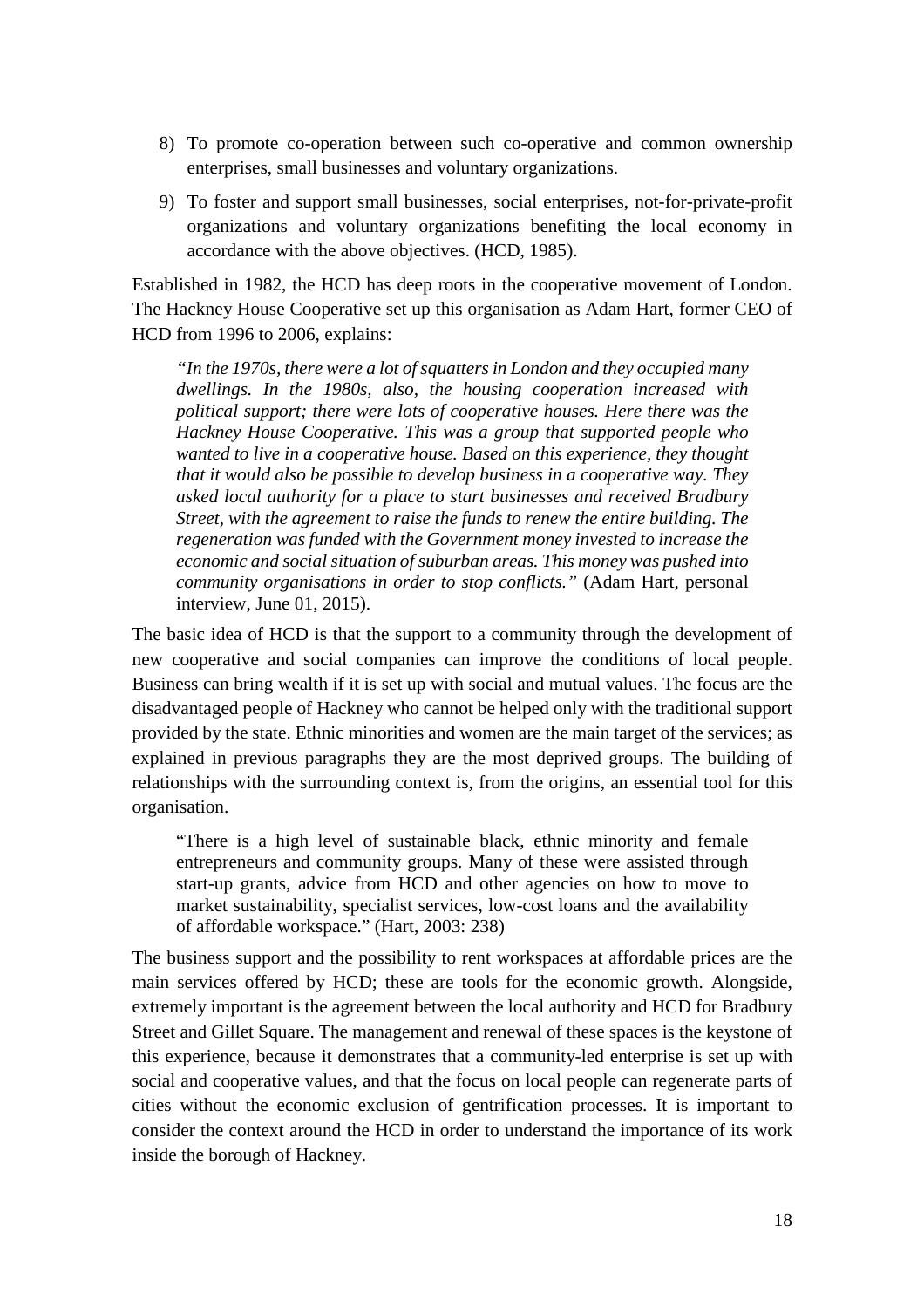#### *1.1 The London borough of Hackney*

Hackney is a north-east borough of London and part of Inner London, the internal zone of Greater London. Hackney is officially a part of "East London". It is bounded by Islington to the west, Haringey to the north, Waltham Forest to the north-east, Newham to the east, Tower Hamlets to the south-east and the City of London to the south-west. The Borough is divided into 14 postal districts. From the end of 18th century, the borough knew an important development as an industrial zone. The presence of the Lea River allowed the availability of water for the industries and navigation. During the second half of the 19th century, Hackney's population grew rapidly and estates and farmlands were built on it. The rapid changes, which occurred during the Victorian era, were due to the development of factories and the building of new houses for the working class. They created most of the urban landscape viewable today (Hackney Council, 2014). The installation of the railway was, in addition, an element of development for this borough. Hackney's first station was the Bishopsgate terminus (partially in Shoreditch) which opened in 1840. The North London Railway opened in 1850, the City link to Broad Street in 1865 and the GER line to Liverpool Street in 1872. Trams operated in the borough from 1871 onwards and were just as important as railways in assisting development (Hackney Council, 2014). From the 1930s, the London Country Council started different projects of requalification for the disadvantaged situation of the slums in Hackney caused by the fast urbanisation around industries. The industry began relocating from Hackney and Shoreditch directly after the Second World War. When the wholesale restructuring of the London economy occurred in the 1970s and 1980s, it wiped out most of the remaining larger firms (Hackney Council, 2014). Nowadays, the borough is living a renaissance thanks to the requalification of many abandoned warehouses and industries as work places for young entrepreneurs. The historical analysis of the population of this borough is interesting. From the beginnings of the 19th century, the industrialization operated an enlargement of the area. From 1801 to 1901, the rate of growth was 2,460 per cent. This increase was constant until the 1920s. From 1921 to 1981, the last year with a negative growth rate, the population decreased by 51 per cent. Probably this was due to the war destruction, the closure of industries and the economic crisis of the 1970s and the 1980s. From 1991 to nowadays, the population of Hackney has started a re-growth and the rate has increased by 37 per cent. Hackney's current population is estimated at 257,379 people and it is the third most populated borough in London (Hackney Council, 2016).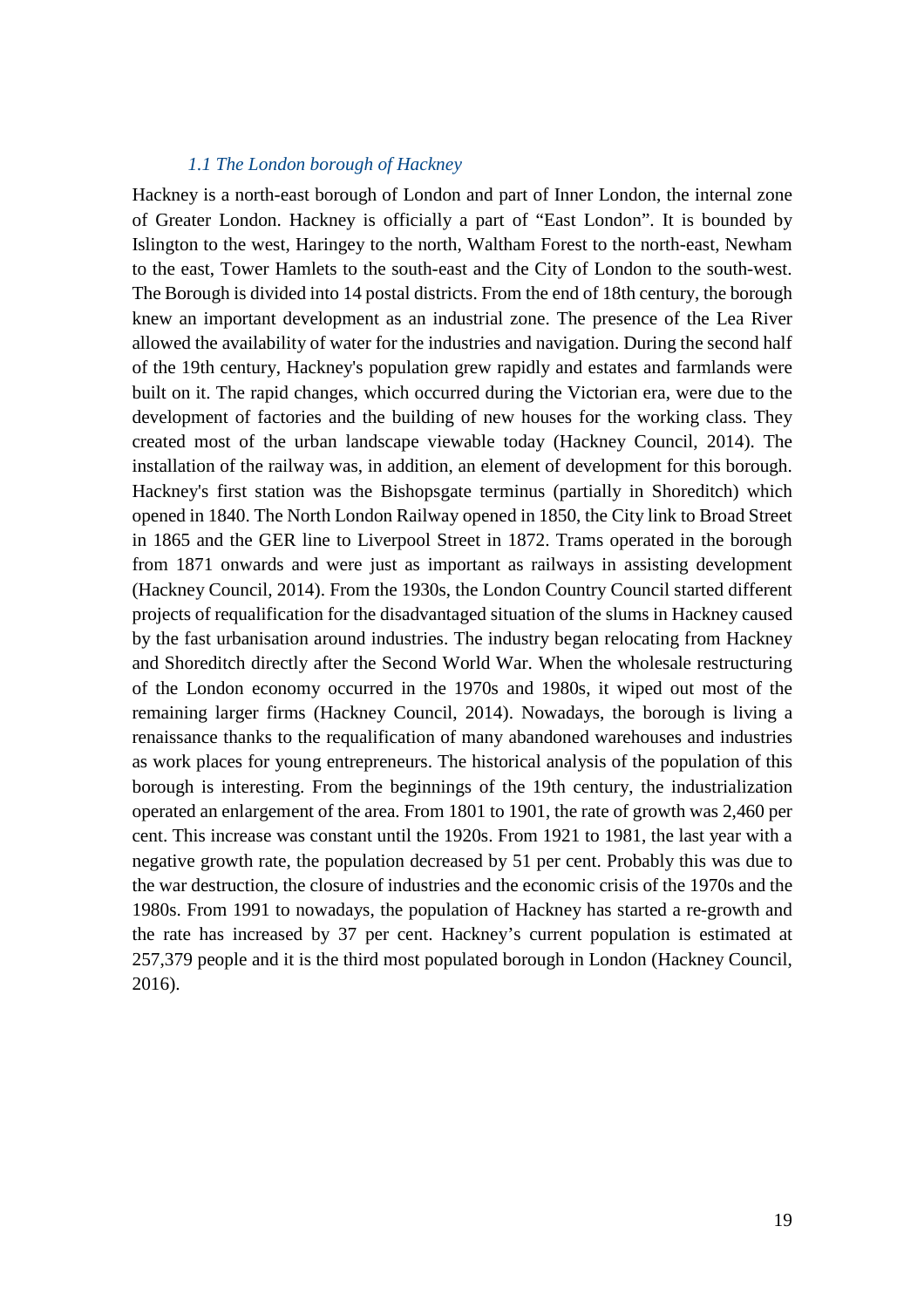| Year | <b>Population</b> | <b>Growth rate</b><br>(%) | Year | <b>Population</b> | <b>Growth rate</b><br>(%) |
|------|-------------------|---------------------------|------|-------------------|---------------------------|
| 1801 | 14,609            |                           | 1921 | 368,469           | $-2.8%$                   |
| 1811 | 19,523            | $+33.6%$                  | 1931 | 358,117           | $-2.8%$                   |
| 1821 | 25,342            | $+29.8%$                  | 1941 | 305,501           | $-14.7%$                  |
| 1831 | 35,482            | $+40.0%$                  | 1951 | 260,626           | $-14.7%$                  |
| 1841 | 68,246            | $+92.3%$                  | 1961 | 240,521           | $-7.7\%$                  |
| 1851 | 94,961            | $+39.1%$                  | 1971 | 221,975           | $-7.7%$                   |
| 1861 | 172,385           | $+81.5%$                  | 1981 | 179,536           | $-19.1%$                  |
| 1871 | 249,81            | $+44.9%$                  | 1991 | 187,792           | $+4.6%$                   |
| 1881 | 327,234           | $+31.0%$                  | 2001 | 202,819           | $+8.0\%$                  |
| 1891 | 369,209           | $+12.8%$                  | 2010 | 213,573           | $+5.3%$                   |
| 1901 | 374,132           | $+1.3%$                   | 2015 | 257,379           | $+17%$                    |
| 1911 | 379,12            | $+1.3%$                   |      |                   |                           |

**Table 1 - Historical development of the population of Hackney (1801-2015)** 

*Source: Wikipedia (2015)* 

A deeper level of analysis is the ethnical composition of the borough. This shows how Hackney is a melting pot of different ethnicities. Hackney is the sixth most diverse borough in London.

 "The single largest ethnic group in Hackney is White British which accounts for 36.2% of the population. This marks a significant reduction in the proportion of White British residents from 44.1% in 2001 […] It is reflective of Hackney's increasing diversity, which currently marks it out as the sixth most ethnically diverse borough in London. Hackney is a truly global and diverse borough. […] Historically Hackney has been a borough that welcomes people from around the world and inward migration dates back to the 18th and 19th centuries. In the 1950's and 1960's, labour shortages in the reviving post-war economy drew in migrants from the Caribbean, Cyprus, Turkey and South Asia. In the last 10 years they have been joined by migrants from Western European countries like Spain and France, Eastern European countries like Poland, which have joined the European Union in the past decade, people from North, and South America, Australasia and African countries like Nigeria and Somalia." (Hackney Council, 2016: 6-7).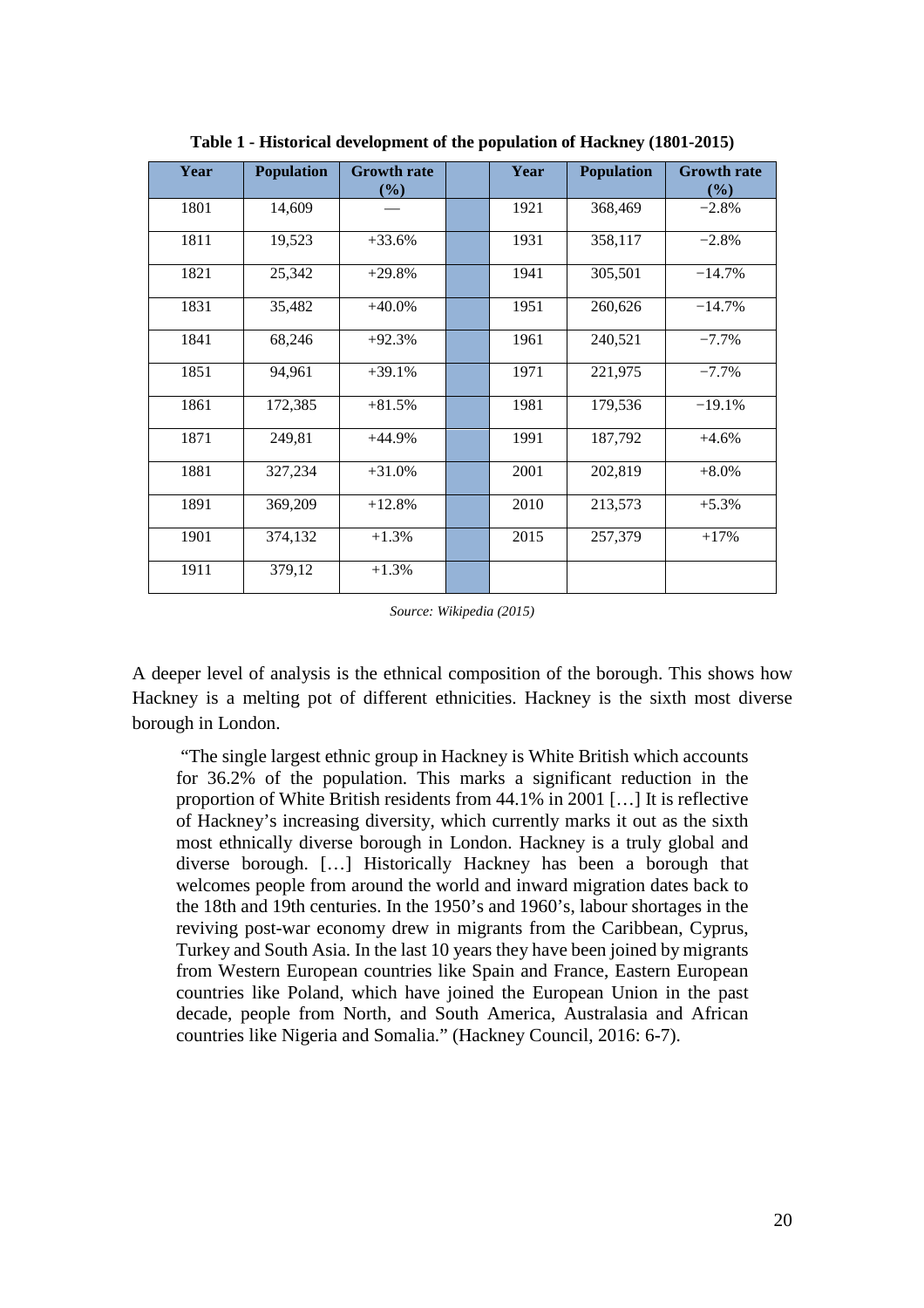|                                                           | <b>Hackney</b> | London | <b>England</b> |
|-----------------------------------------------------------|----------------|--------|----------------|
| White: English/Welsh/Scottish/Northern Irish/British      | 36.20%         | 44.90% | 79.80%         |
| White: Irish                                              | 2.10%          | 2.20%  | 1.00%          |
| White: Gypsy or Irish Traveller                           | 0.2%           | 0.10%  | 0.10%          |
| White: Other White                                        | 16.20%         | 12.60% | 4.60%          |
| Total                                                     | 54.50%         | 59.80% | 85.50%         |
| Mixed/multiple ethnic group: White and Black<br>Caribbean | 2.00%          | 1.50%  | 0.80%          |
| Mixed/multiple ethnic group: White and Black<br>African   | 1.20%          | 0.80%  | 0.30%          |
| Mixed/multiple ethnic group: White and Asian              | 1.20%          | 1.25%  | 0.60%          |
| Mixed/multiple ethnic group: Other Mixed                  | 2.00%          | 1.50%  | 0.50%          |
| Total                                                     | 6.40%          | 5.05%  | 2.20%          |
| Asian/Asian British: Indian                               | 3.10%          | 6.60%  | 2.60%          |
| Asian/Asian British: Pakistani                            | 0.80%          | 2.70%  | 2.10%          |
| Asian/Asian British: Bangladeshi                          | 2.50%          | 2.70%  | 0.80%          |
| Asian/Asian British: Chinese                              | 1.40%          | 1.50%  | 0.70%          |
| Asian/Asian British: Other Asian                          | 2.70%          | 4.90%  | 1.50%          |
| Total                                                     | 10.50%         | 18.40% | 7.70%          |
| Black/African/Caribbean/Black British: African            | 11.40%         | 7.00%  | 1.80%          |
| Black/African/Caribbean/Black British: Caribbean          | 7.80%          | 4.20%  | 1.10%          |
| Black/African/Caribbean/Black British: Other Black        | 3.90%          | 2.10%  | 0.50%          |
| Total                                                     | 23.10%         | 13.30% | 3.40%          |
| Other ethnic group: Arab                                  | 0.7%           | 1.3%   | 0.4%           |
| Other ethnic group: Any other ethnic group                | 4.6%           | 2.1%   | 0.6%           |

**Table 2 - Ethnic Groups of Hackney** 

*Source: Nomis, UK Office for National Statistics, January 2015* 

The proportion of households who rent from a private landlord has more than doubled in the past ten years. Nearly a third of all households are now private renters. Nearly 45 per cent of all households in Hackney rent from a social landlord. They tend to have higher unemployment rates and lower average incomes than people living in other tenures. It is important to underline the elevate cost of houses and lands that has increased in the last 10 years. I have carried out a research, which shows the fast growth of prices. From 2004 to 2014 the average price of houses in Hackney has grown by 102% against the 92% of Inner London and a 65% of Greater London. This is an important social element because it is a sign of the gentrification process.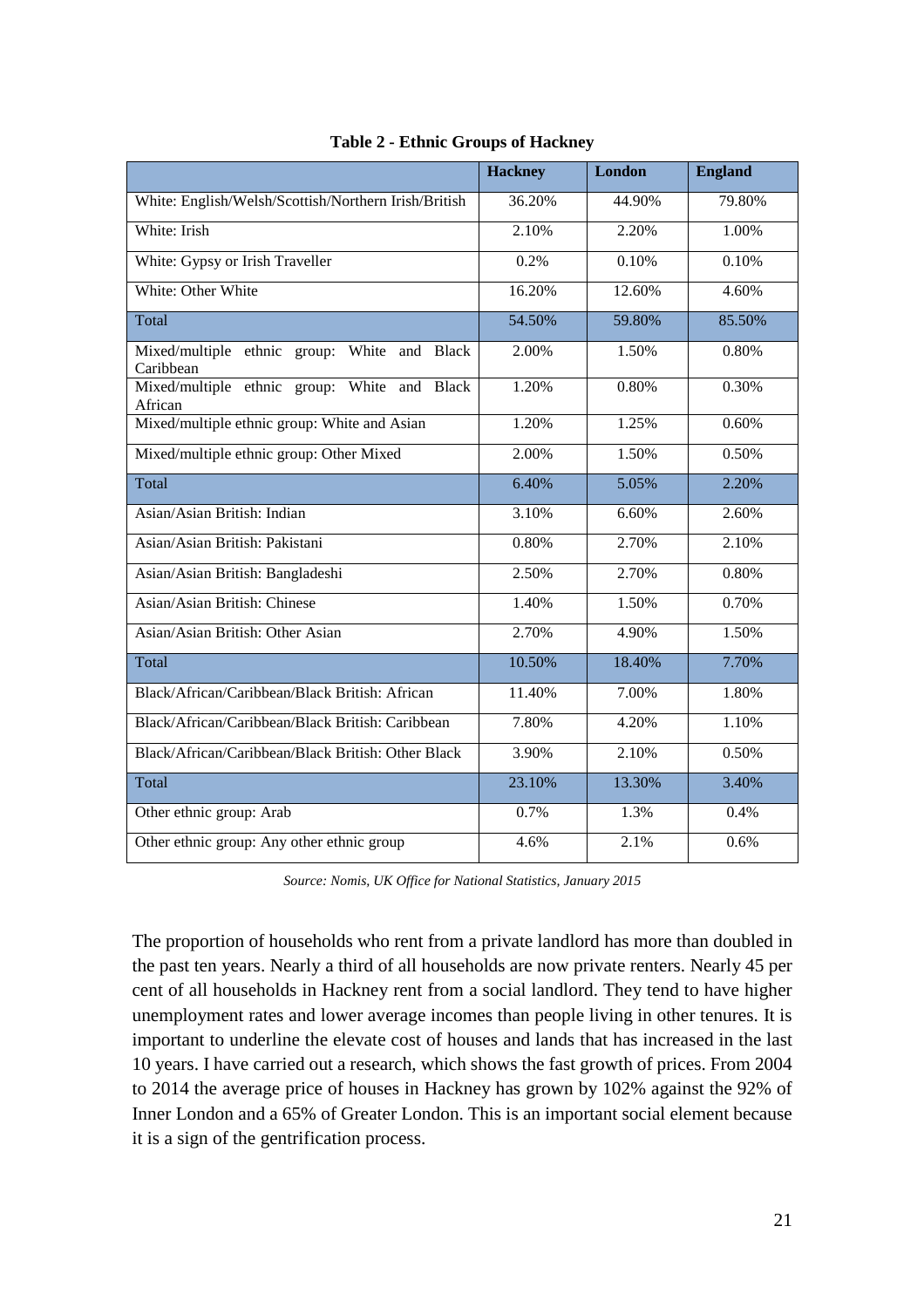|      | <b>Hackney</b> | <b>Inner London</b> | <b>London</b> |
|------|----------------|---------------------|---------------|
| 2004 | 213,000        | 240,000             | 220,000       |
| 2005 | 220,000        | 250,000             | 230,000       |
| 2006 | 247,500        | 275,000             | 245,000       |
| 2007 | 265,000        | 312,500             | 265,000       |
| 2008 | 265,000        | 314,000             | 260,000       |
| 2009 | 275,000        | 323,226             | 250,000       |
| 2010 | 292,500        | 350,000             | 288,000       |
| 2011 | 310,000        | 360,000             | 292,000       |
| 2012 | 325,000        | 369,950             | 300,000       |
| 2013 | 375,000        | 403,195             | 322,000       |
| 2014 | 430,000        | 461,000             | 364,000       |

**Table 3. The historical evolution of house prices in Hackney**

*Source: Nomis, UK Office for National Statistics, January 2015* 

Furthermore, it is important to take into consideration the historical condition of deprivation that characterized Hackney. For this part of analysis, it is important to introduce two tools. In 2004, the Office for National Statistics of the UK (ONS) elaborated a new system of recognition, which has divided the UK into Super Output Areas (SOAs). This system was created to maximize the information of small areas. The OAs can be Lower Layer Super Output Area (from 1,000 to 3,000 people) and Middle Layer Super Output Area (from 3,000 to 5,000 people). These are a good tool for the statistical analysis of different areas. The second tool is the Index of Multiple Deprivation that ranks each local authority area, ward and lower super output area in terms of seven domains: health, education, income, employment, housing and access to services, living environment and crime, in order of deprivation.

"Hackney was the eleventh most deprived local authority overall in England in the 2015 Index of Multiple Deprivation, in 2010 it was ranked second. In 2015, 17 per cent of its Lower Super Output Areas were in the top ten percent most deprived, compared with 42 per cent in 2010. This indicates that Hackney is becoming less deprived relative to other local authority areas in England." (Hackney Council, 2016: 17).

There are also specific indexes of deprivation for elder people and children poverty. The index of Deprivation Affecting Older People (IDAOPI) had a value of 42 in 2015, which means that 42 per cent of people aged 60 and above are either receiving pension credit, out of work benefits, or their income is less than 60 per cent of the national median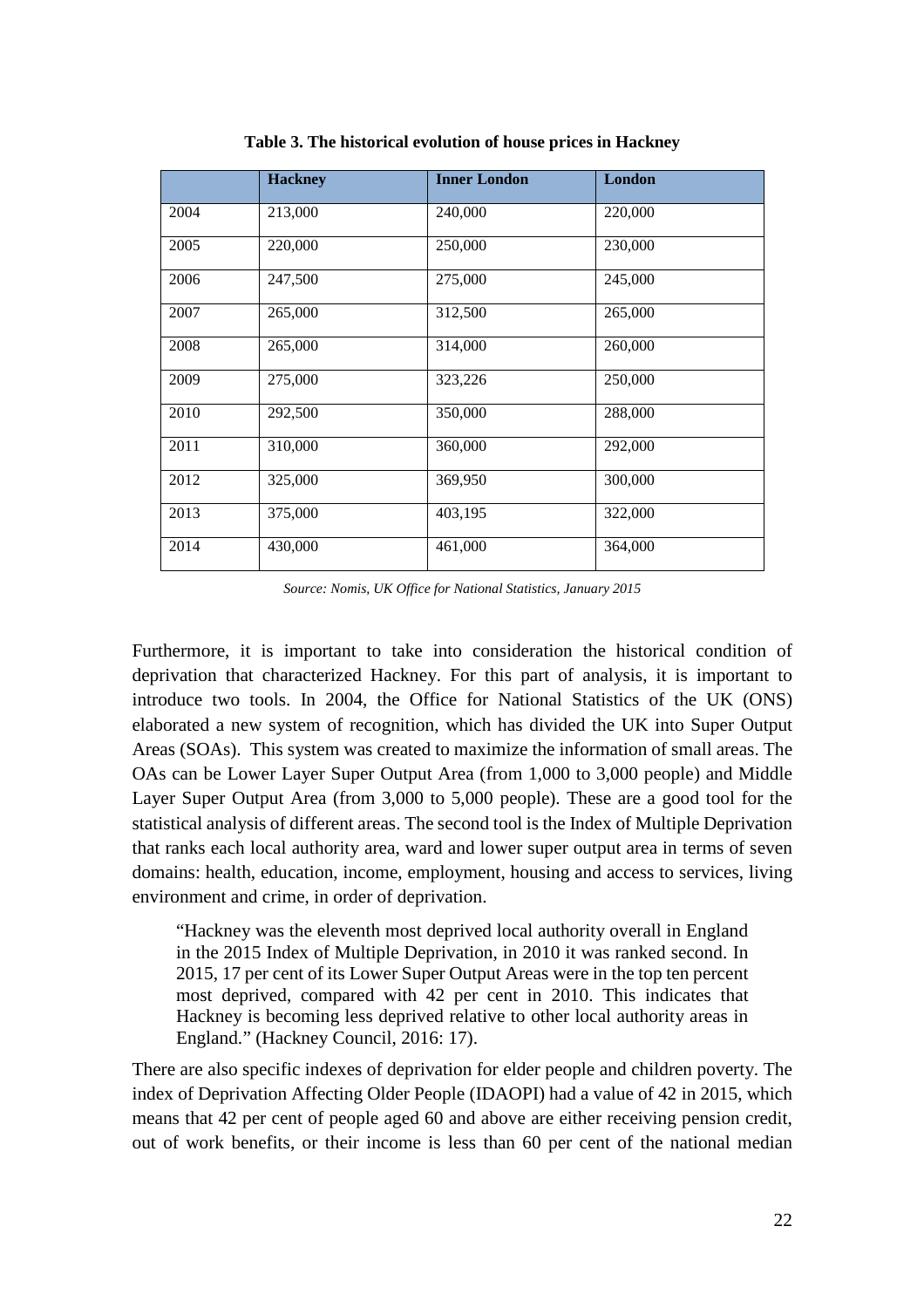excluding housing benefits. In 2015, Hackney ranked second for all local authorities in England for this indicator. The Her Majesty's Revenue and Customs (HMRC) measures the index of children poverty "as the percentage of children living in families in receipt of out of work benefits or tax credits where reported incomes are below 60% of the national median income before housing costs are deducted." (Hackney council, 2015: 18). The council has registered a 28 per cent in 2013 that indicates the fourth highest position in London. Another element must be added to this analysis. If data are cross-checked, the result is that in the poorest lower output areas of Hackney the level of ethnic diversity is higher. Table 4 shows a comparison between the percentages of ethnic groups in the Borough of Hackney and the areas in the third, fifth and tenth percentile of the highest deprived areas. This means the presence of a link between the most difficult situations in the borough and the ethnic minorities. Furthermore, an important element is the historic mutation of the status of Hackney. During the last 30 years, after the closure of industries, this borough has been an abandoned place. In the past, many families were attracted by work availability and lower rents, but more recently the lack of employment has led to this situation.

|                                       |       | <b>Hackney</b> (London<br><b>Borough</b> ) | 3%    | 5%    | 10%    |
|---------------------------------------|-------|--------------------------------------------|-------|-------|--------|
| White                                 | Count | 45,587                                     | 3,711 | 9,521 | 33,673 |
|                                       | $\%$  | 54.7                                       | 43.7  | 43.2  | 47.9   |
| Mixed/Multiple Ethnic Groups          | Count | 12,849                                     | 639   | 1,536 | 4,765  |
|                                       | $\%$  | 6.4                                        | 7.7   | 6.9   | 6.8    |
| Asian/Asian British                   | Count | 19,687                                     | 1,028 | 2,654 | 7,706  |
|                                       | $\%$  | 10.5                                       | 12.2  | 12.1  | 11     |
| Black/African/Caribbean/Black British | Count | 56,858                                     | 2,464 | 7,184 | 19,871 |
|                                       | $\%$  | 23.1                                       | 29.4  | 32.3  | 28.8   |
| Other Ethnic Group                    | Count | 13,059                                     | 523   | 5,006 | 3,820  |
|                                       | $\%$  | 5.3                                        | 6.0   | 5.4   | 5.6    |

**Table 4 - Ethnical composition of Poorest LSOAs in Hackney** 

*Source: Nomis, UK Office for National Statistics, January 2015* 

#### *1.2 How Hackney Co-operative Development empowers the borough*

The HCD was set up to provide business support and affordable workspaces for those people of Hackney who desire to build new social enterprises. It is important to analyse how, after 20 years, the company is structured, keeping into consideration that it is a CIC and must therefore respect specific elements, as the satisfaction of local interest and the democratic governance. The HCD is a company limited by guarantees, it does not have a share capital, and from 2005, it is a Community Interest Company.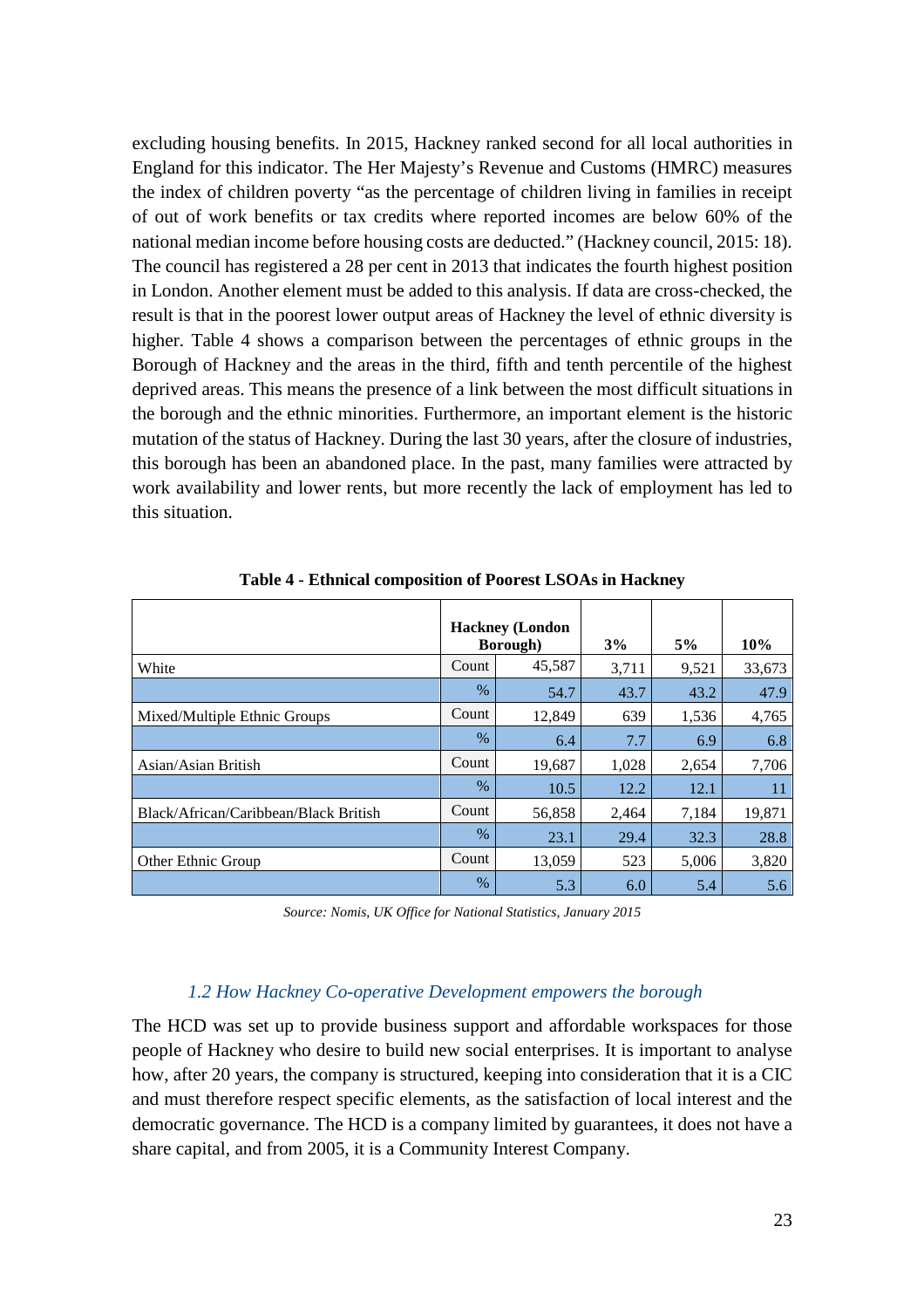As indicated in the company acts of 1985 and 1989, members of HCD can be people, other organisations and public authorities that support the aims of the company (HCD, 1989).

All employees are admitted to the membership. All members compose the General Meeting, which is a periodical reunion. Nowadays the HCD has 300 members. This assembly has the task to elect the General Council every year.

The General Council is the main tool of governance of HCD. The General Meeting can also decide on issues that are assessed as strategic by the General Council or the CEO. The General Council shall have no more than 30 members, it must represent the social composition of Hackney.

During the years, the services provided by HCD have been influenced by the strong relationship with the social aspects of Hackney. The peculiarity of this organisation is the focus on the issues of the local communities and the research of new solutions to tackle the social and economic problems of disadvantaged groups. As explained, the current situation of the Borough of Hackney and its critical aspects. "There is a high level of sustainable black, ethnic minority and female entrepreneurs and community groups. Many of these were assisted through start-up grants, advice from HCD and other agencies on how to move to market sustainability, specialist services, low-cost loans and the availability of affordable workspace." (Hart, 2003: 238).

HCD works within this community since 1982, and its services are in line with its mission:

- *Affordable business premises:* HCD is the owner of 73 spaces in Hackney ranging from 100-1,550 sq. ft. These include small offices, medium-sized workspaces, retail outlets and night time economy venues. These properties are in part ownership of Hackney Council, such as the Bradbury Street and Beechwood Road buildings. HCD has an agreement for the free usage of these spaces because it renewed them. Other properties were bought during the years. The choice of affordable prices for the new businesses is a key element of this analysis. The support for the economic growth of Hackney starts from the availability of workspaces for people who cannot pay the market price. In addition, HCD draws particular attention to the tenants. "We enjoy good relations with our tenants who benefit from the ethos engrained in our social and economic values and who often benefit from opportunities to collaborate with HCD and other tenants. When selecting new tenants, we prioritise co-operatives, social enterprises, businesses looking to enhance Dalston's cultural offer and local residents keen to start up in business and particularly welcome applications that demonstrate how organisations will work co-operatively with other tenants."<sup>4</sup> HCD premises currently accommodate over 70 locally owned small businesses, charities and

 $\overline{a}$ 

<sup>4</sup> www.hced.co.uk/premises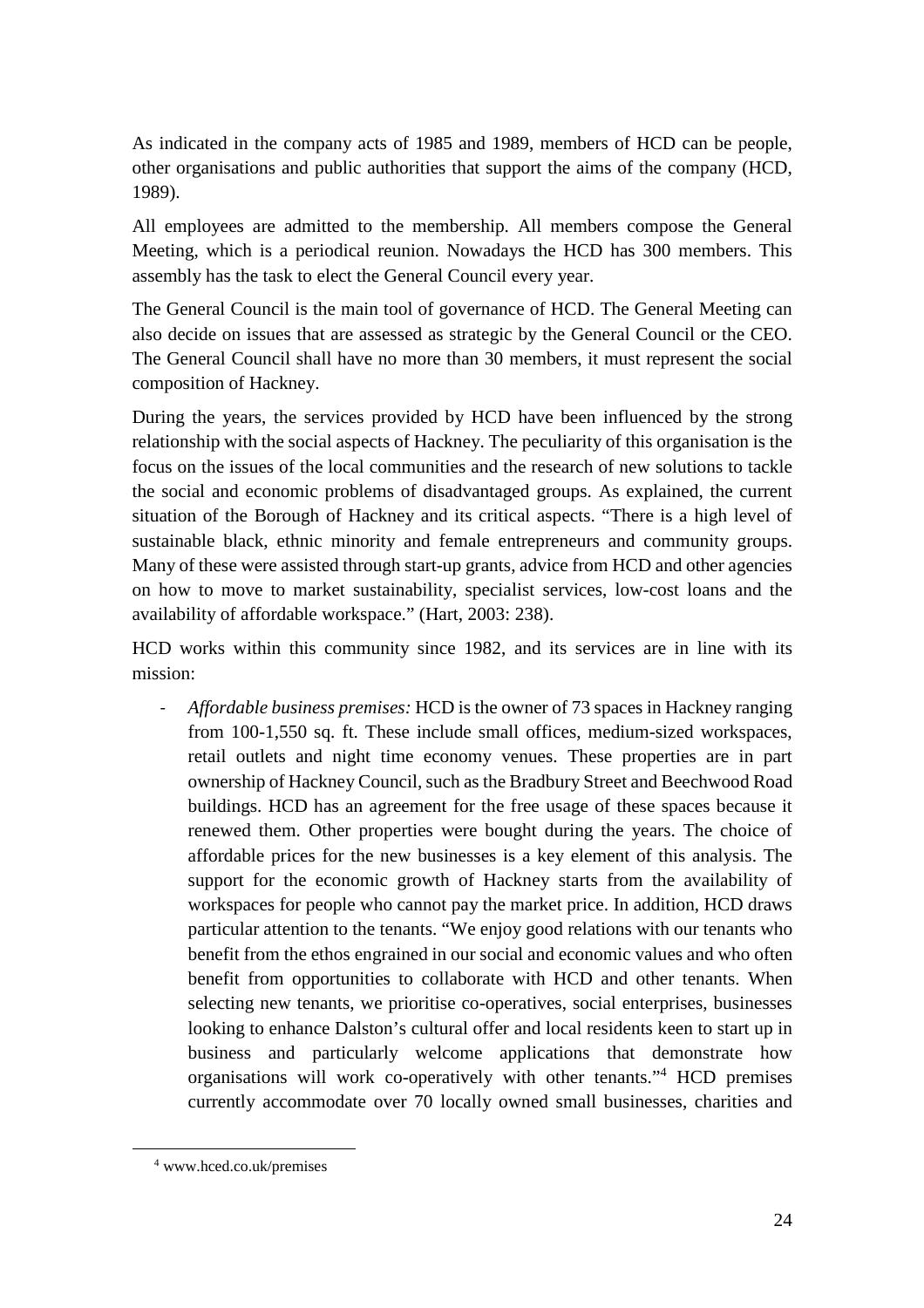social enterprises. Businesses incubated by HCD have higher survival rates than London's in the first three years. 34 are businesses of services such as solicitors, trainers or architects, 19 per cent of the clients are in the media and tech business, 23 per cent in the culture industry and the remaining are shops, restaurants, workshops and charities.

- *Pioneering Social Enterprise in Hackney:* this programme, developed from 2013 by Mr. Millington, a manager of HCD, has the aim to support new co-operative and social enterprises in Hackney. HCD does not limit its work to the provision of workspaces, but also helps people develop their ideas of business. This is the second main service that HCD provides Hackney with, in order to achieve its mission. As they explain "We believe passionately that social enterprise in its many forms offers individuals the opportunity to come together to create businesses that are better for them and society."<sup>5</sup> This service provides support in business planning, market analysis, design of products and services, change of management structure, conversion into a new legal structure as CIC or cooperatives, strategy for rapid economic growth, preparation for trading in the first year. It is not a coincidence that HCD supports the formation of new social enterprises and cooperatives. It is a clear part of its mission and, in addition, "Statistically, Social Enterprises recruit far more employees from the local area. In the most deprived communities, they are more likely to focus on addressing social and financial exclusion. 52% of Social Enterprises also actively employ people who are disadvantaged in the labour market." (HCD, 2015: 6) Social Enterprises are more likely than conventional businesses to employ people from ethnic communities and at competitive wages. (Sam Obeng-Dokyi, 2007). Social enterprises in the most deprived communities are more likely than social enterprises in the least deprived to focus on creating employment opportunities (32 per cent vs 17 per cent), addressing social exclusion (20 per cent vs 12 per cent) and addressing financial exclusion (15 per cent *vs* 6 per cent) (Social Enterprise UK, 2014).
- *English my way* and *Learn my way***:** these two programmes are set up to help people acquire basic skills for their social integration. The aim of these is to enforce the knowledge of English for foreign people and the use of the internet and computer. These courses are clear examples of empowerment for disadvantaged people.
- *Training courses, events and workshops:* HCD, together with partners as Cooperative London and Principle Six, organises events and workshops to improve the network of cooperatives and social enterprises in Hackney.

 $\overline{a}$ 

<sup>5</sup> www.hced.co.uk/pioneering-Social-Enterprise-in-Hackney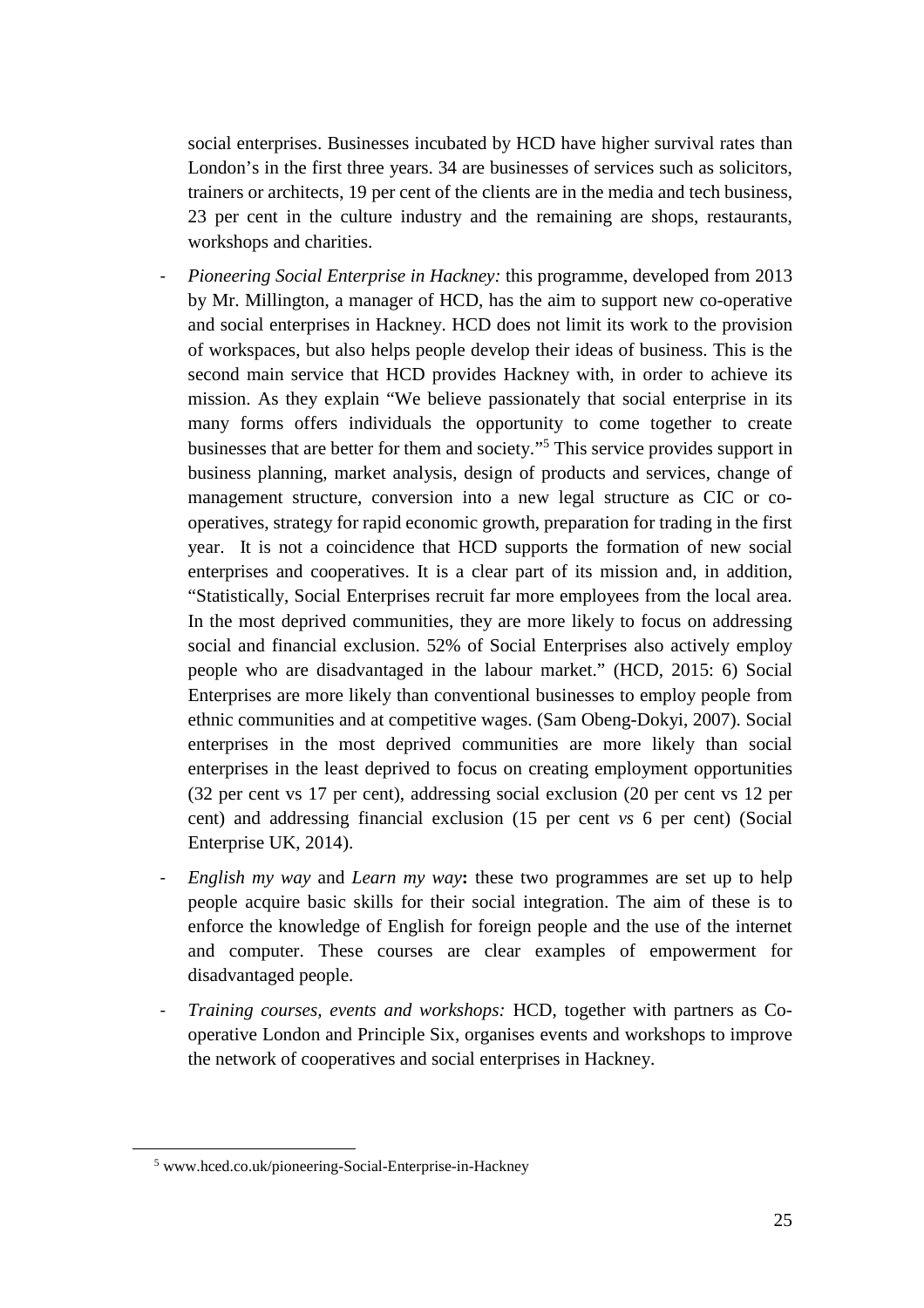Alongside these services, HCD has developed an important project of urban and social requalification of the local district. In the heart of Dalston there is a place, Gillet Square. Surrounded by Bradbury Street and Kingsland Road, this is not just a place, it is the reason why this company can be considered a good example of urban regeneration through community-led enterprises. The history of this place is 25 years old. As Adam Hart explains, Hackney and particularly Dalston were totally different many years ago. *"In the 1980s, there were some riots due to the ethnic tensions and social exclusion. During the early 1980s, the manufacturing industries collapsed, and a lot of warehouses closed. There was a 26 per cent of unemployment. The consequence was the emergence of a huge squatter population in the old factories."* (Adam Hart, personal interview, June 01, 2015).

The area of Gillet Square had previously been a car park for years, and the nearby warehouses were abandoned during the 1980s. The place quickly became a source of disadvantage. "At that time it was a disused car park surrounded by derelict buildings, inhabited by drinkers and drug dealers, and avoided by the local community." These are the words of the architects of Hawkins/Brown studio, which worked to the renewal of this place with HCD. Adam Hart also confirms the description of this place: "Before the renewal, the square was a terrible place always attended by people with drug and alcohol problems and by homeless. It was not a safe place, it was where the problems were hidden." As explained above, the building between the car park and Bradbury Street was assigned to HCD from the Council as place for its business. A new space for the community began to be a key goal for the staff members of the company. "This project was the result of three development projects: in 1996, we operated the re-development of Bradbury Street, in 1999 we renewed the market trading units and in 2004/5 we built the Dalston culture house." In 2006 Gillet Square took the current aspect and the HCD could give this place back to the local community. The key characteristic of this project is the engagement of different stakeholders in the regeneration process: the public local government, the private sector as technic developer of the project and HCD as expression of the local community organised in a business structure. HCD had the idea to design the new public space with the contribution of the community. "We organised some open days and asked feedback from local community. There were several communities in Dalston and we tried to involve all of them. We had to structure meetings with all the different parts of the neighbourhood." It is clear from the first steps that this project needed to achieve the endorsement of different parts of the local communities, such as the businesses and the ethnic minorities.

Gillet Square is "the culmination of many years' exploratory work, in consultation with the local community and with the assistance of a highquality design team (architects Hawkins/Brown, Stock Woolstencroft, Turkington Whitelaw and others). Through this process a coherent and uplifting vision for the area has emerged. […]This perception is conditioned by an appreciation of Jane Jacob's famous four conditions for successful city neighbourhoods: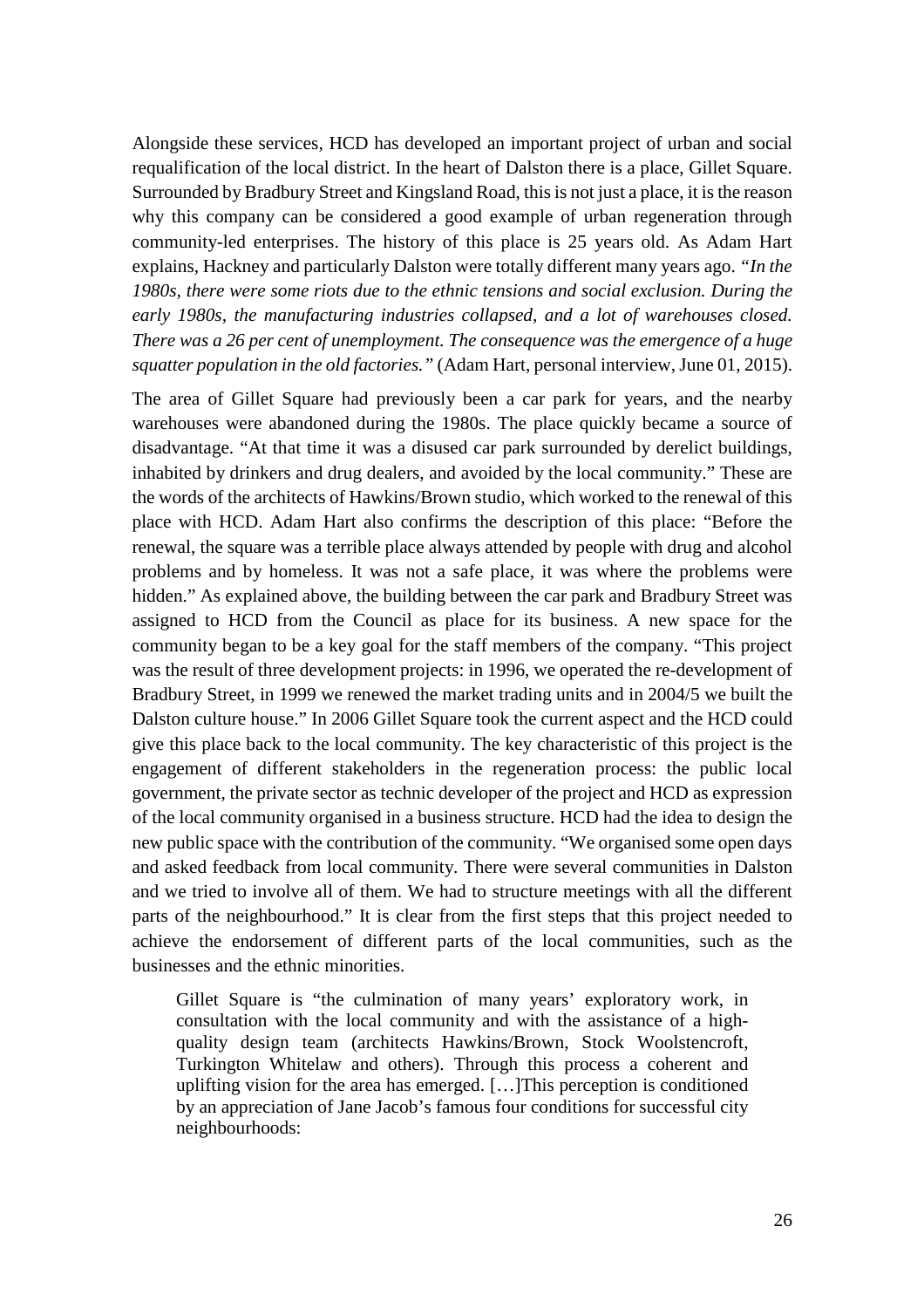- Mixed use (housing, retail, office, workshops, etc.)
- Small blocks (intricate layouts, many corners, avoidance of long stretches)
- Aged buildings (for aesthetic and economic reasons, allowing significant elements of low rental)
- Density (achieving critical mass, community safety)." (Hart, 2003: 239).

The community engagement continues to be an important element of Gillet Square. As Mr. Ellison, current CEO of HCD, explains, the relationship between HCD and the community of Dalston is in permanent evolution:

*"To understand what people want in Gillet Square we do surveys during the events. Some years ago, an anthropologist and an artist studied what people think and want from Gillet square. They carried out a work for a whole year, interviewing people in the square about Hackney, their life and what they thought about the new space. Last July we had a special event in Gillet square: an open discussion about the public space. We invited many different stakeholders, from the council, community organisations and local businesses, to share their idea of the space and its mission."* (Dominic Ellison, personal interview, June 01, 2015).

Also Mrs. Clayton, the creative manager of Gillet Square, describes how her work is a continued comparison with the people around the square:

"*We support local groups that want to organise activities in the square. For every event, we think about how we can involve locals, and we engage other community organisations. We also ask local people to help us as volunteers. We also have set up a group call 'Gillet square action group', which is open to everyone who wants to attend the activities going on in the square. The group talks about how to involve people and create new kinds of events. Every event is free-access. Most of the activities are thought in order to get people involved not only 'coming and watching'. We also think of activities for different kinds of people from the younger to the older."* (Clarissa Clayton, personal interview, June 01, 2015).

In 2012, Gillet Square was rewarded by the Academy of Urbanism with the "Great Place Award". This recognition is the confirmation of a long and well-done work with local communities for their interests. As the Academy argues:

"what is most remarkable in all this, is the commitment of the local community shown by their 'joining in' and sharing of a long term vision that has resulted in the square and its constituent parts making a very significant, vibrant and inclusive contribution to the community, becoming a physical testament to what can be done if the special ingredients are found and the right formula applied." (Lumb, 2011)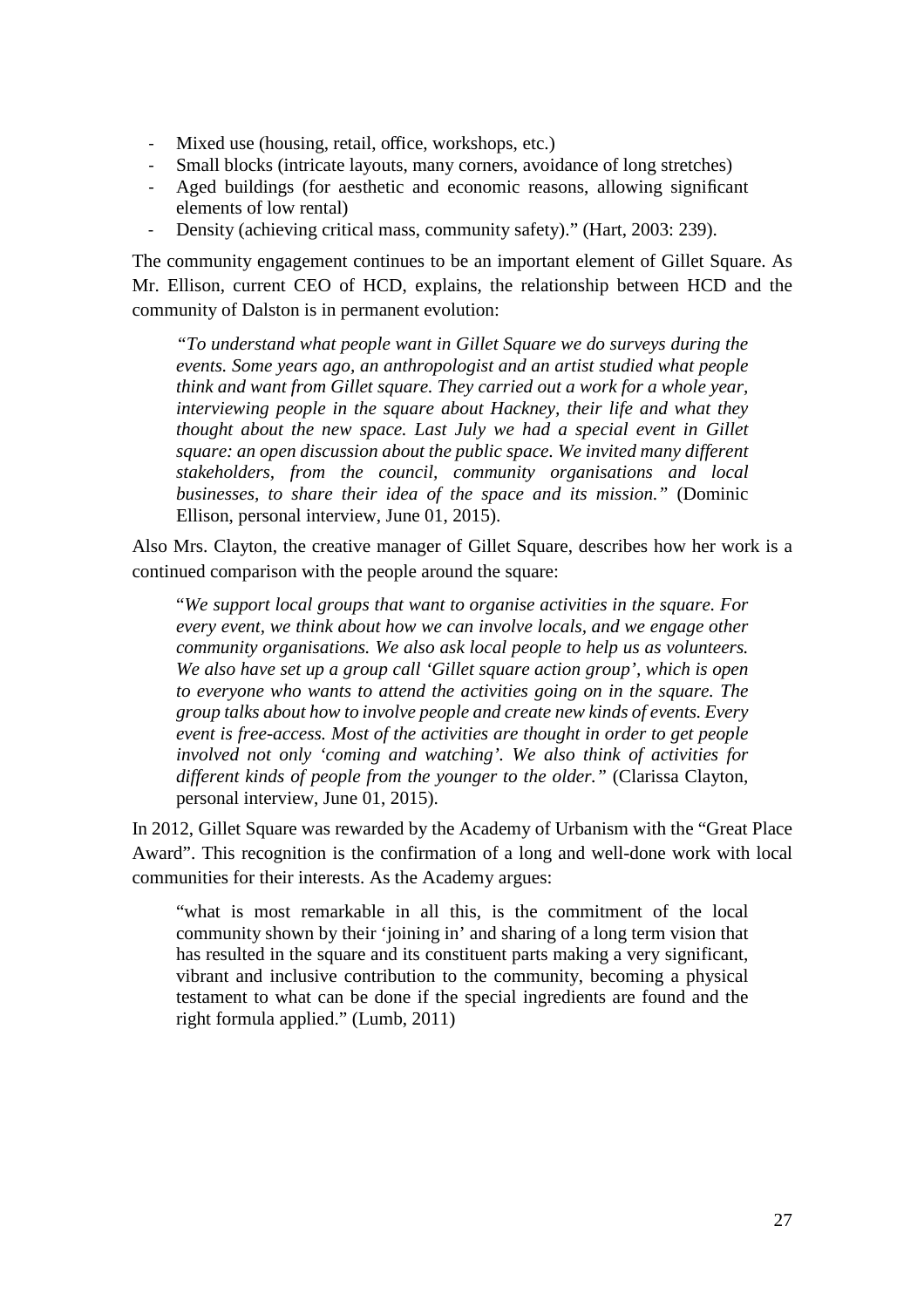#### **7. Conclusions**

The description of the work of HCD can explain how a company set up for the interests of community can run activities and improve the social power of it. In the case study analysed, it is possible to recognise different elements of the social power delineated by Friedmann. First, the *Life space* for a community as place where have relations with each other is the aim of Gillet Square and cultural events organised inside this context. The improvement of *knowledge and skills,* for the elevation of educational levels of community is the aim of *English my way* and *Learn y way* which are services for the teaching of English and internet use. The development of *Social organisations* is carrying out by HCD through the spread of values and practices of cooperation. HCD also supports the improvement of *Social networks* in Hackney. First of all, it is itself a key node of social cohesion inside the borough because it works to enforce relationship between organisations, ethnic groups, council and private sector. Secondly, it support different projects, which aim to increase the collaboration between actors of third sector in order to build new services to respond to new demands. Finally, the main aim of HCD is to provide *Instruments for work and livelihood* through the program *Pioneering Social Enterprise* that supports people to achieve economic independence.

The general conclusion is the importance underlined in this paper of community enterprises. Has explained, the complexity of urban context brings to emerge of different issues. The use of community enterprises as tools for the governance of public or private assets of interest for community can be a response to the social exclusion and the request of more involvement of civic participation in the building of new solution for the neighbourhoods.

#### **References**

- Bailey, N. (2012), The role, organisation and contribution of community enterprise to urban regeneration policy in the UK, *Journal of Progress in Planning*, 77 (1): 1-35.
- Cabinet Office, (2002) "*Private Action, Public Benefit A Review of Charities and the Wider Not-For-Profit Sector" London.*
- Colquhoun, I. (1995), *Urban regeneration, an international perspective.* Plymounth: Latimer Trend & company.
- Community and Local Governments (CLG) (2015), *2010 to 2015 government policy: localism.* London.
- Demozzi, M. & Zandonai, F. (2008), *Impresa sociale di comunità. Strumenti per la creazione e la gestione.* Wikibook.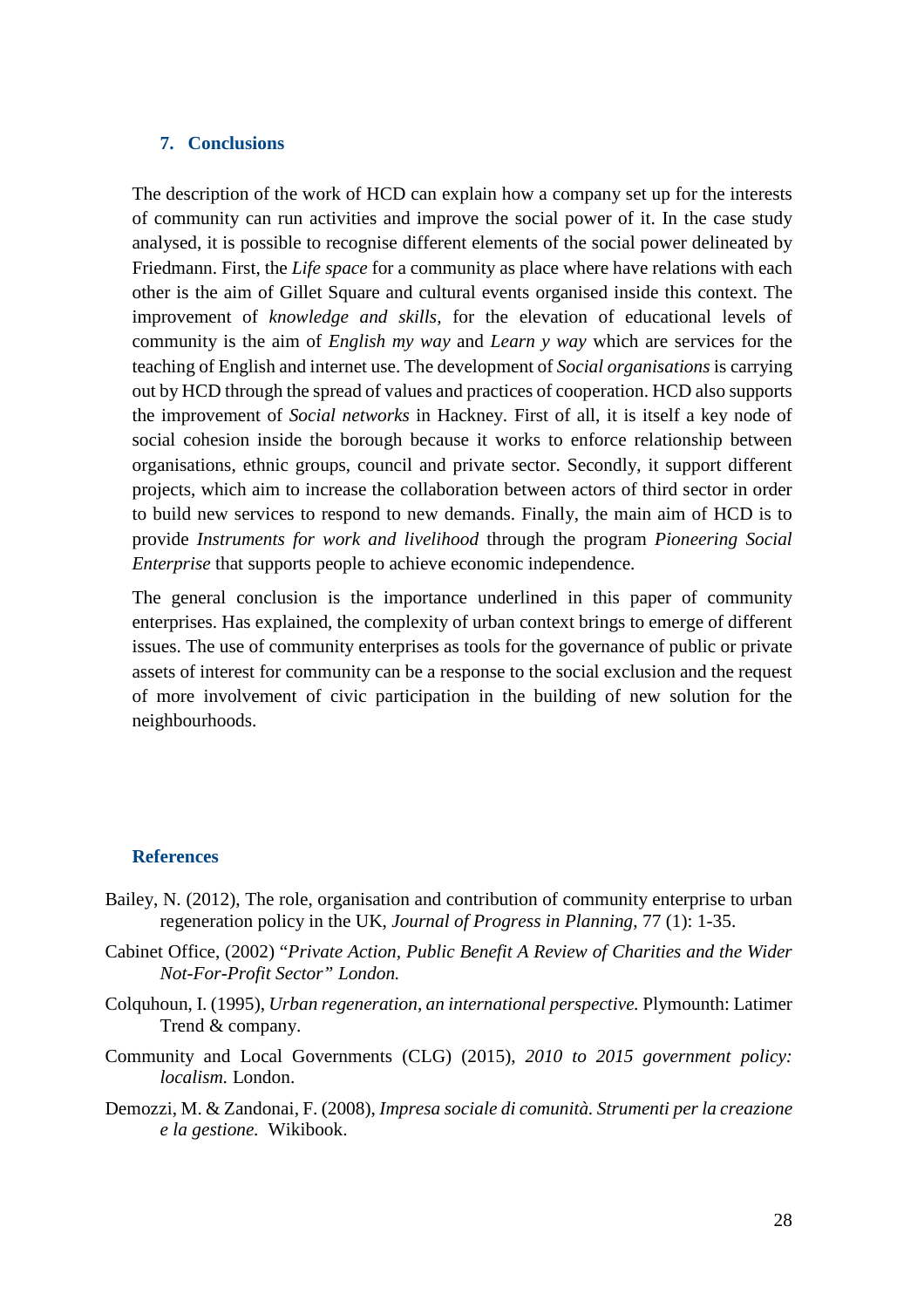- Department for Communities and Local Government (2008), Neighbourhood Management Pathfinders: Final Evaluation Report*.* London.
- Department of Trade and Industry, 2002, "Social enterprise: A strategy for success" DTI, London.
- Development Trust Association (DTA) (2000), Annual report. London.
- Donnison, D. (1993), Agenda for the future. In: C. McConnell, *Trickle down or bubble up?.*  London: Community Development Foundation.
- Department for Communities and Local Government (2010), Final report Volume 7 New Deal for Communities Experience. London.
- Friedmann, J. (1992), *Empowerment. The politics of alternative development.* Cambridge: Blackweel.
- Geddes, M. (1995), *Poverty, excluded communities and local Democracy.* London: Commission for local development.
- Hackney Co-operative Developments (HCD) (1985) HCD's aims & objectives document. London.
- Hackney Co-operative Developments (HCD) (1989), The company acts of 1985 and 1989. London.
- Hackney Co-operative Developments (HCD) (2015), Annual Report. London.
- Hackney Council (2014), *History and Heritage of Hackney.* London.
- Hackney Council (2015), *Local economy assessment.* London.
- Hackney Council (2016), *A Profile of Hackney, its People and Place.* London.
- Hart, A. (2003), A neighbourhood renewal project in Dalston, Hackney: Towards a new form of partnership for inner city regeneration, *Journal of Retail and Leisure Property*, 3(3): 237-245.
- Hausener, V.A.(1993)The future of urban regeneration, *Royal society of arts journal,* 141(5441): 523-33.
- Heap, R. (2013), *Urban Regeneration Lessons from Thatcher*" www.ubmfuturecities.com.
- Ishkanian, A. & Szreter, S. (2012), *The Big Society Debate: A New Agenda for Social Policy?* Cheltenham, UK: Edward Elgar.
- Lichfield, D. (1992), *Urban regeneration of the 1990s*. London: London Planning Advisory Committee.
- Lumb, D. (2011), *Assessment for Urbanism award.* London: Academy of Urbanism.
- Moulaert, F., Martinelli, F., Swyngedouw, E. & Gonzalez, S. (2010), *Can Neighbourhoods save the city?* Abingdon: Routledge.
- Nicolini, E. (2010), *Community Interest Company: a UK model for social enterprise.* Thesis Degree, University of Trento (not published).
- Nomis, Official labour market statistic UK, January, 2015
- Office of the Regulator of Community Interest Companies, (2012), *Information and guidance.* London.